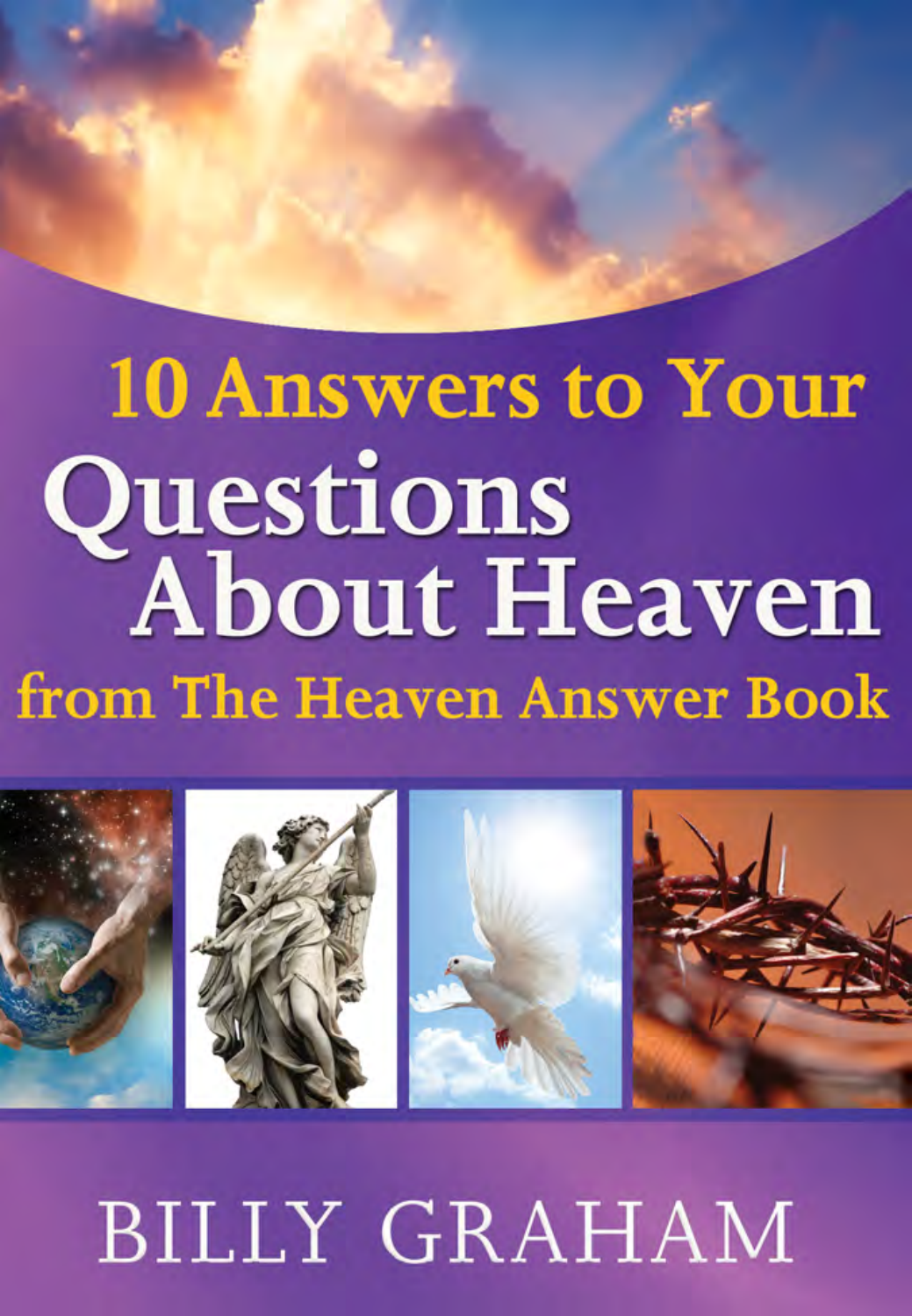#### **What is Heaven?**

そんじん

Heaven is the place where God dwells—it is God's holy habitation. He created it, He lives there, and, some day, so shall all believers.

Moses prayed that God would "look down from heaven, your holy dwelling place" (Deuteronomy 26:15). Solomon, the wisest king to ever live, prayed: "O LORD" my God. . . . hear from heaven, your dwelling place" (1 Kings 8:28, 30). Abram said, "God Most High, Creator of heaven" (Genesis 14:22). Nehemiah prayed to "the God of heaven" (Nehemiah 2:4); King Nebuchadnezzar praised the King of Heaven (Daniel 4:37); and Jesus opened our hearts to the reality of Heaven when He lifted His eyes and prayed, "Our Father which art in heaven" (Matthew 6:9 kjv). Heaven is occupied by the presence of Almighty God. This makes Heaven the supreme destination for those who long to worship Him as their Creator, God, Lord, King, Father, and Savior.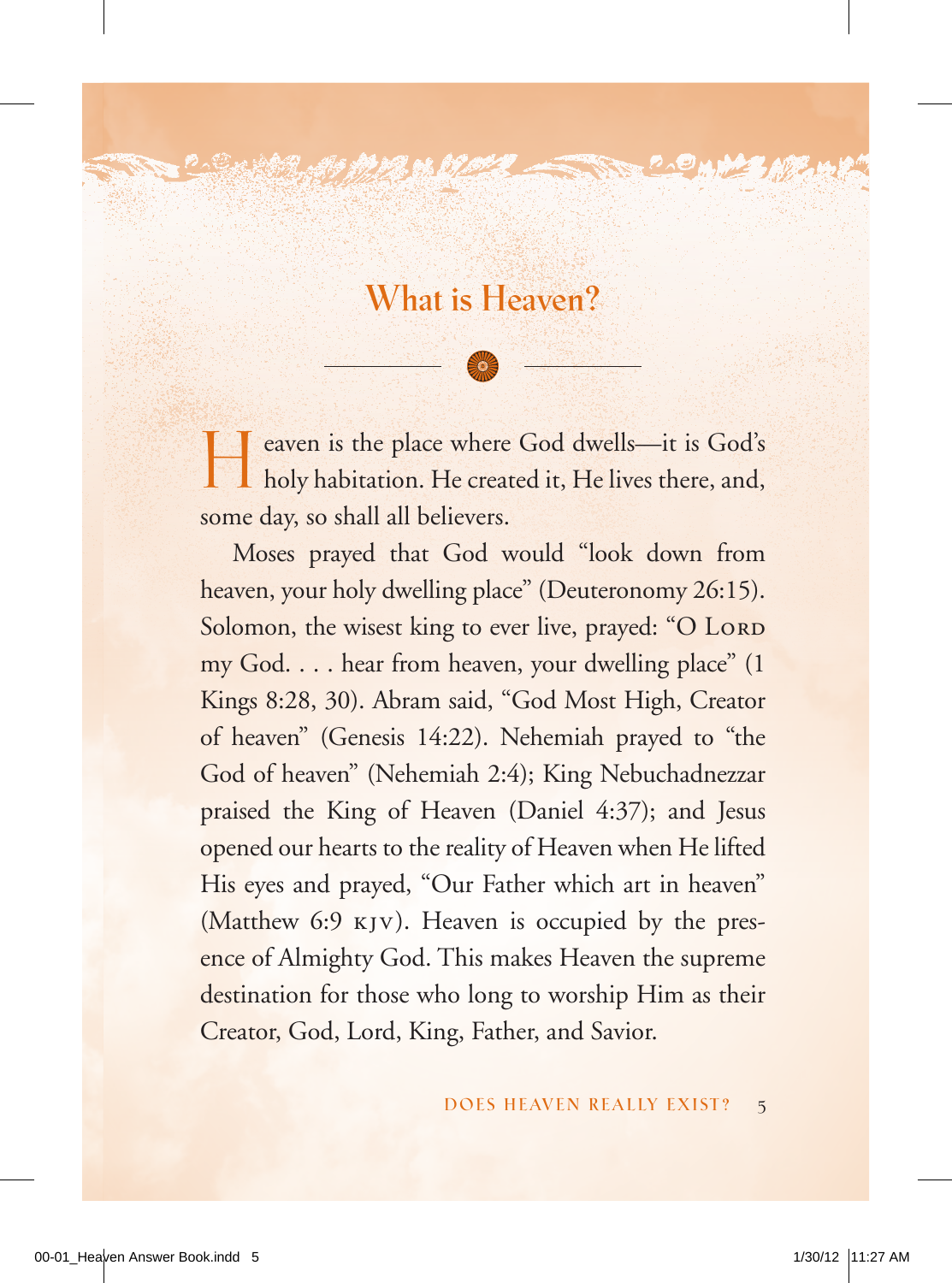This is admittedly hard for us to comprehend; after all, the Bible tells us God is a spirit and is infinite, so how can He be confined to one place? In spite of this mystery, the Bible assures us that His presence fills all of Heaven, and in Heaven we will be safely in His care forever.

 $\mathcal{P}_{\mathcal{A}}\mathcal{O}_{\mathbf{M}}$ 

The apostle Paul wrote, "Now we see but a poor reflection as in a mirror; then we shall see face to face. Now I know in part; then I shall know fully, even as I am fully known" (1 Corinthians 13:12).

Heaven *is* the Father's house (John 14:2). Heaven *is* the dwelling place of Jesus Christ His Son (1 Peter 3:21–22). Heaven *is* the city of the living God and the redeemed (Hebrews 12:22–23). If this does not fill your heart with hope and a desire for that better country, I urge you to examine where you stand before God, and turn from doubt to belief. If you love Jesus Christ, you will want to follow Him all the way to that place called Heaven. "Many live as enemies of the cross of Christ. Their destiny is destruction . . . Their mind is on earthly things. But our citizenship is in heaven. And we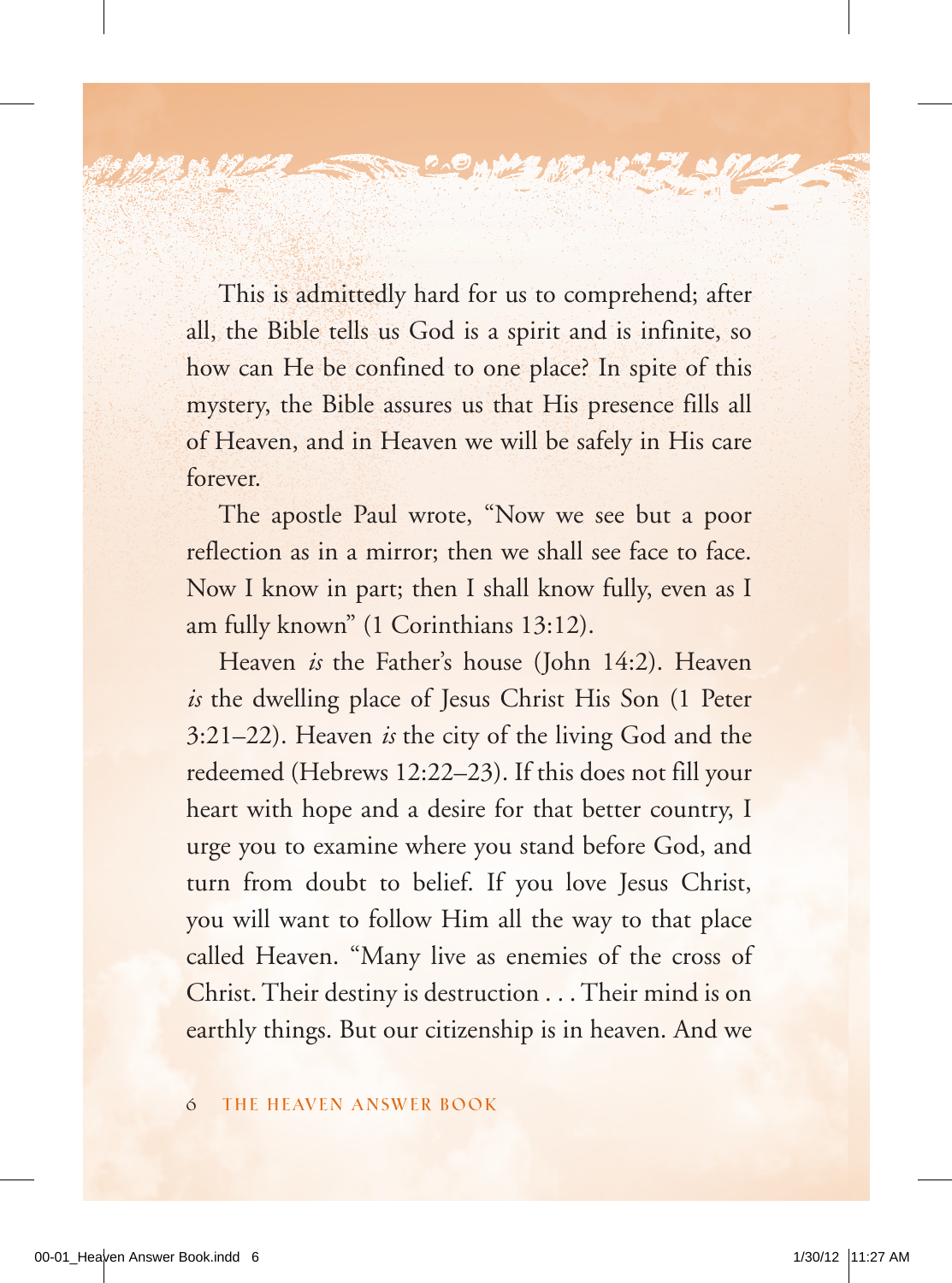eagerly await a Savior from there, the Lord Jesus Christ" (Philippians 3:18–20). Paul urges others to follow Him.

ค∧©<u>ผ</u>

*Listen* with your ears to the voice of God (Ecclesiastes 5:1). *Answer* Christ's knock on your heart's door (Revelation 3:20). *Enter* into fellowship with the Lord Jesus (1 Corinthians 1:9).

This is Heaven.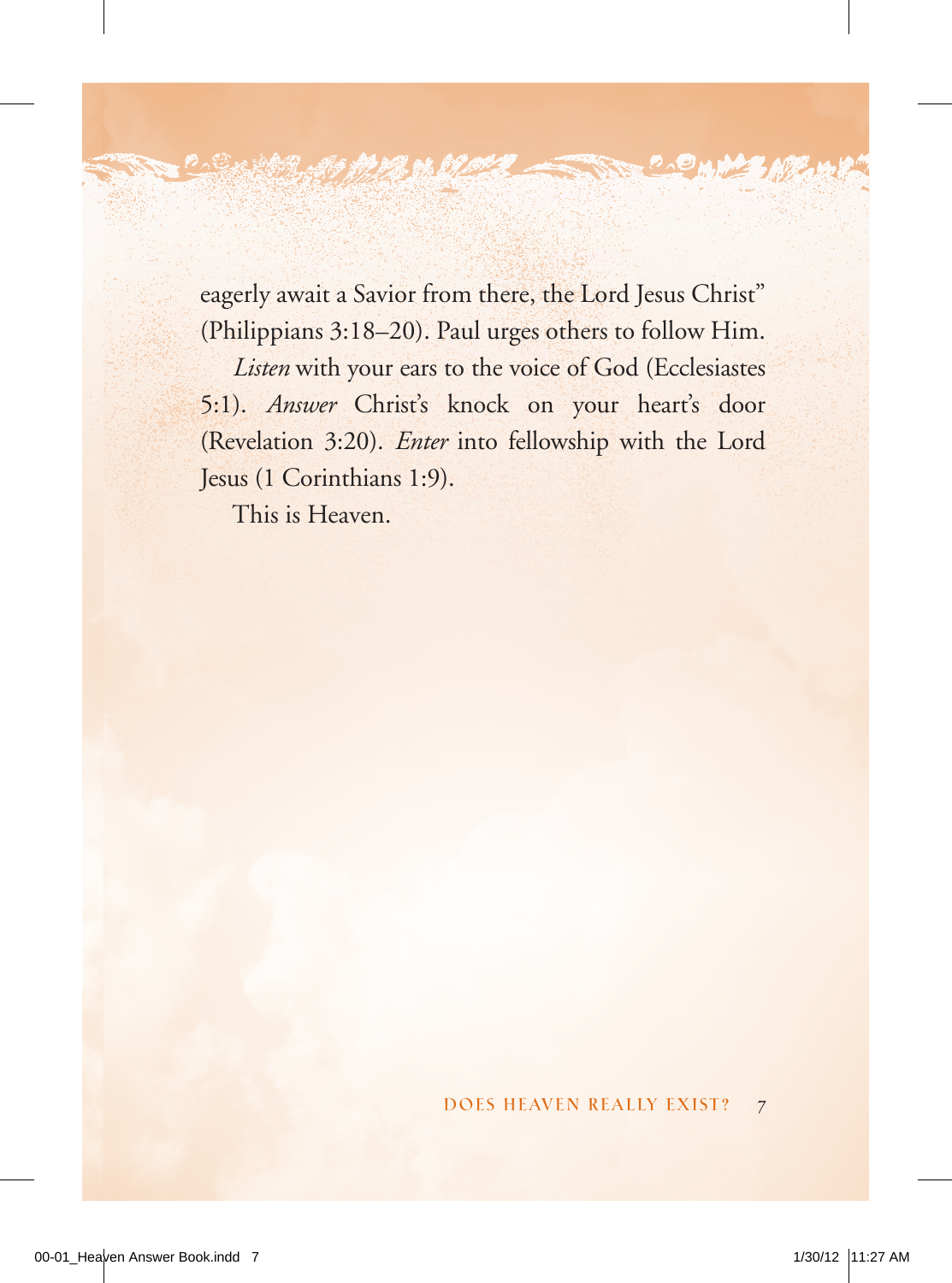**Why do most people believe in some kind of life after death, even if they aren't particularly religious or don't think about it very much?**

 $P \wedge Q_{\lvert M \rvert}$ 

God has put within each of us an inner sense that life on earth is not all there is. The Bible answers this so clearly: "[God] has also set eternity in the hearts of men" (Ecclesiastes 3:11).

People may suppress this truth or deny it, but our conscience still speaks. The "still small voice" of God tells us—down deep—that it is still true (1 Kings 19:12). We must never ignore that inner voice—but rather, check what we believe it is saying alongside Scripture, where He reveals these truths.

The apostle Paul wrote about this danger of denying God's truth: "What may be known about God is plain to them, because God has made it plain to them.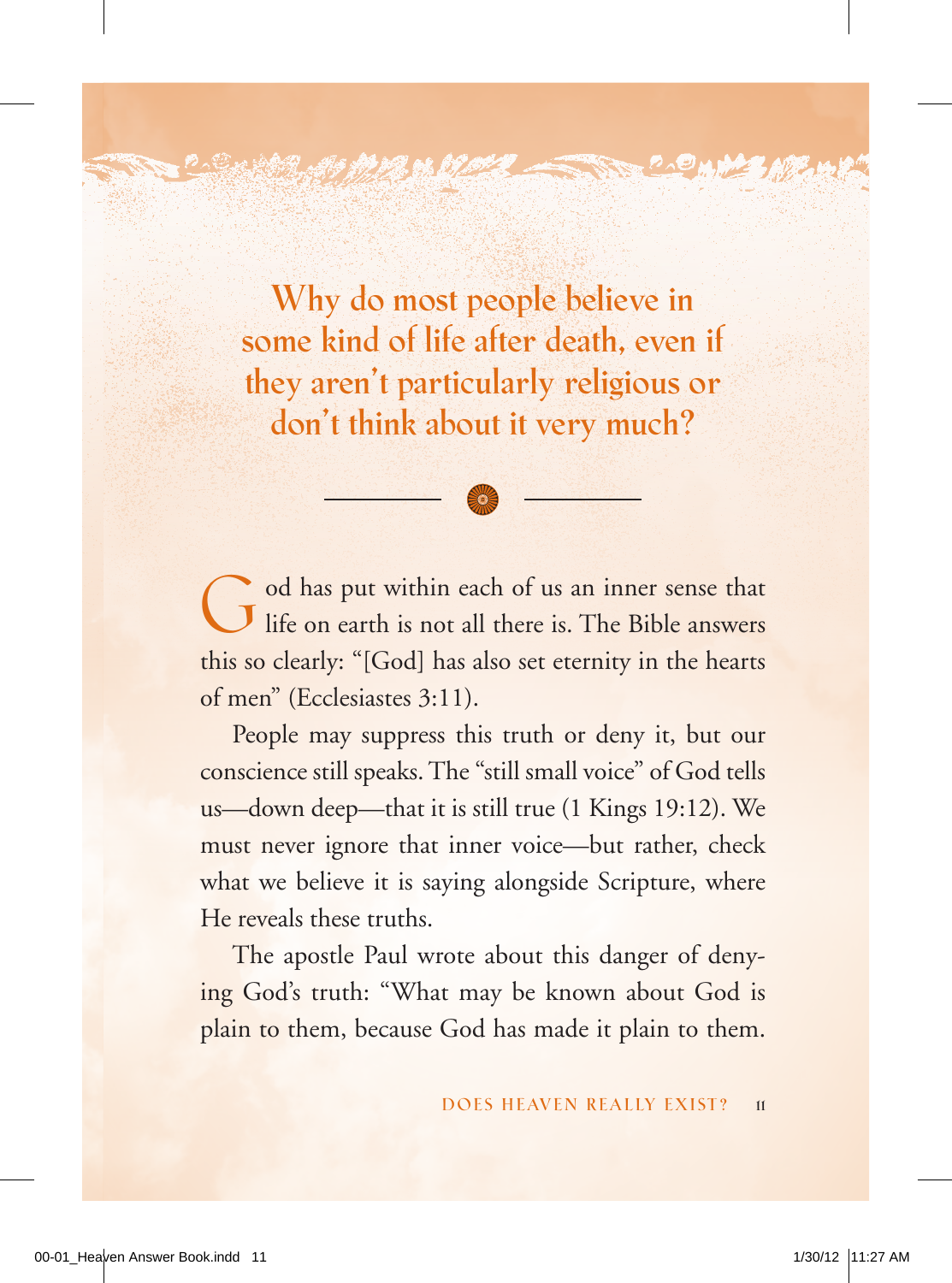For since the creation of the world God's invisible qualities—his eternal power and divine nature—have been clearly seen . . . so that men are without excuse" (Romans 1:19–20).

**PACKALLE** 

The reason we have this inner conviction that death is not the end—and that Heaven exists—is because we were created in the image of God. We aren't simply physical beings; we also have a soul (or spirit), and we bear within us the likeness of our Creator. That likeness has been marred and distorted by sin—but it is still there. And just as God is eternal, so we sense in our hearts that we too must be eternal. The Bible says that God lives forever (Isaiah 57:15). Just as God lives forever, we who are made in His likeness will also live forever.

"There is a time for everything . . . under heaven. . . . a time to search and a time to give up" (Ecclesiastes 3:1, 6). My prayer is that you will exercise your God-given right to search the Scripture and to seek the One who died for you. Don't give up on God. Instead, give up running *from* God—He hasn't given up on you.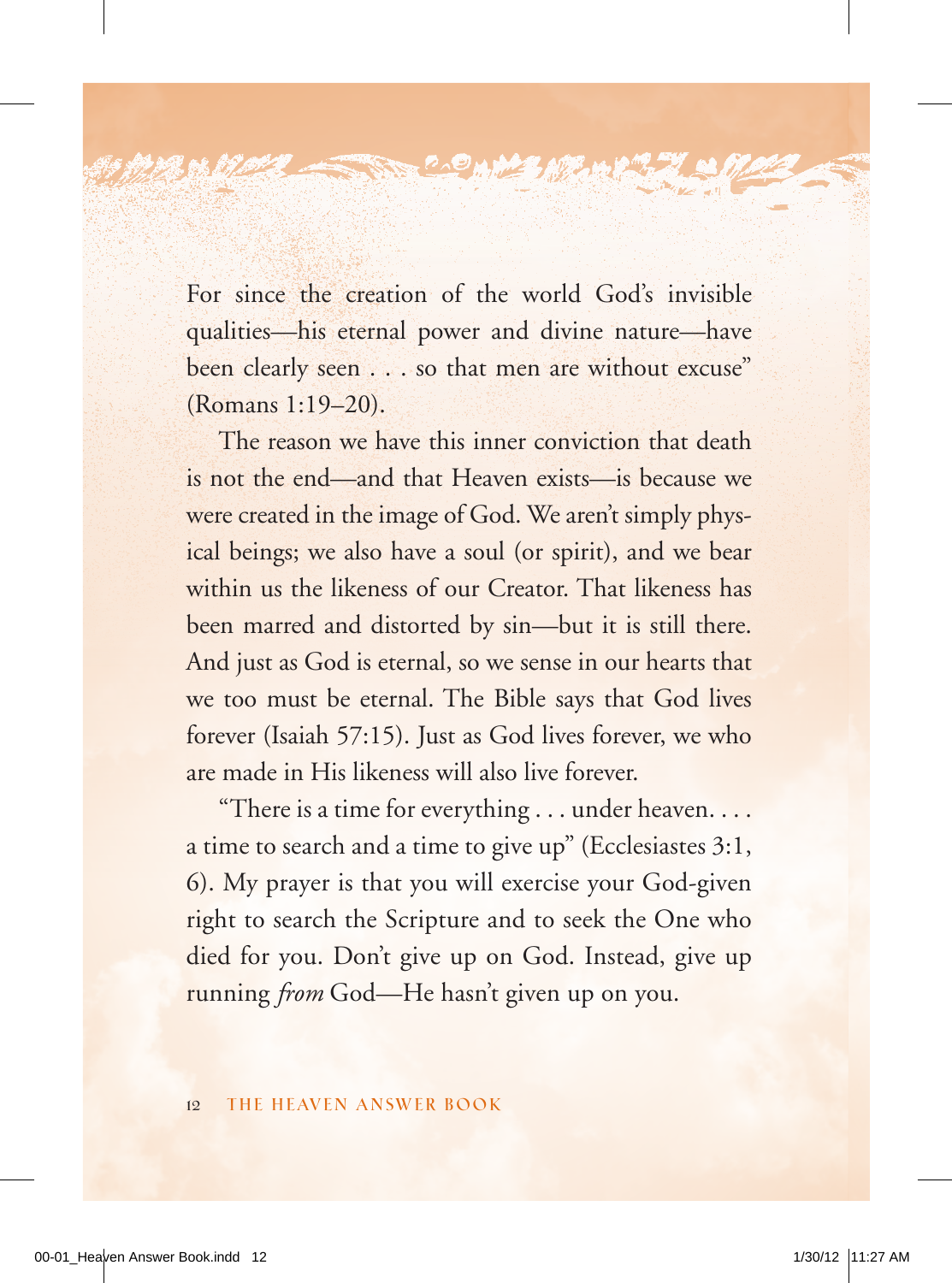**What does the resurrection of Jesus have to do with Heaven?**

 $\partial_{\Lambda}\mathcal{O}_M$ 

Believing in Heaven has no value if we don't believe in the resurrection of the One who created Heaven and opened its gates to all who will enter. Many people find it easier to believe in Heaven because they've heard about someone's alleged vision, yet they'll doubt that Jesus Christ was raised from the dead and lives in Heaven today. God's Word is our true guide, for it alone points us to the resurrection of Jesus Christ from the dead. Jesus said to Nicodemus, "I have spoken to you of earthly things and you do not believe; how then will you believe if I speak of heavenly things? No one has ever gone into heaven except the one who came from heaven—the Son of Man" (John 3:12–13).

Why is Jesus' resurrection so important? Not only does it prove He was the Son of God and that there is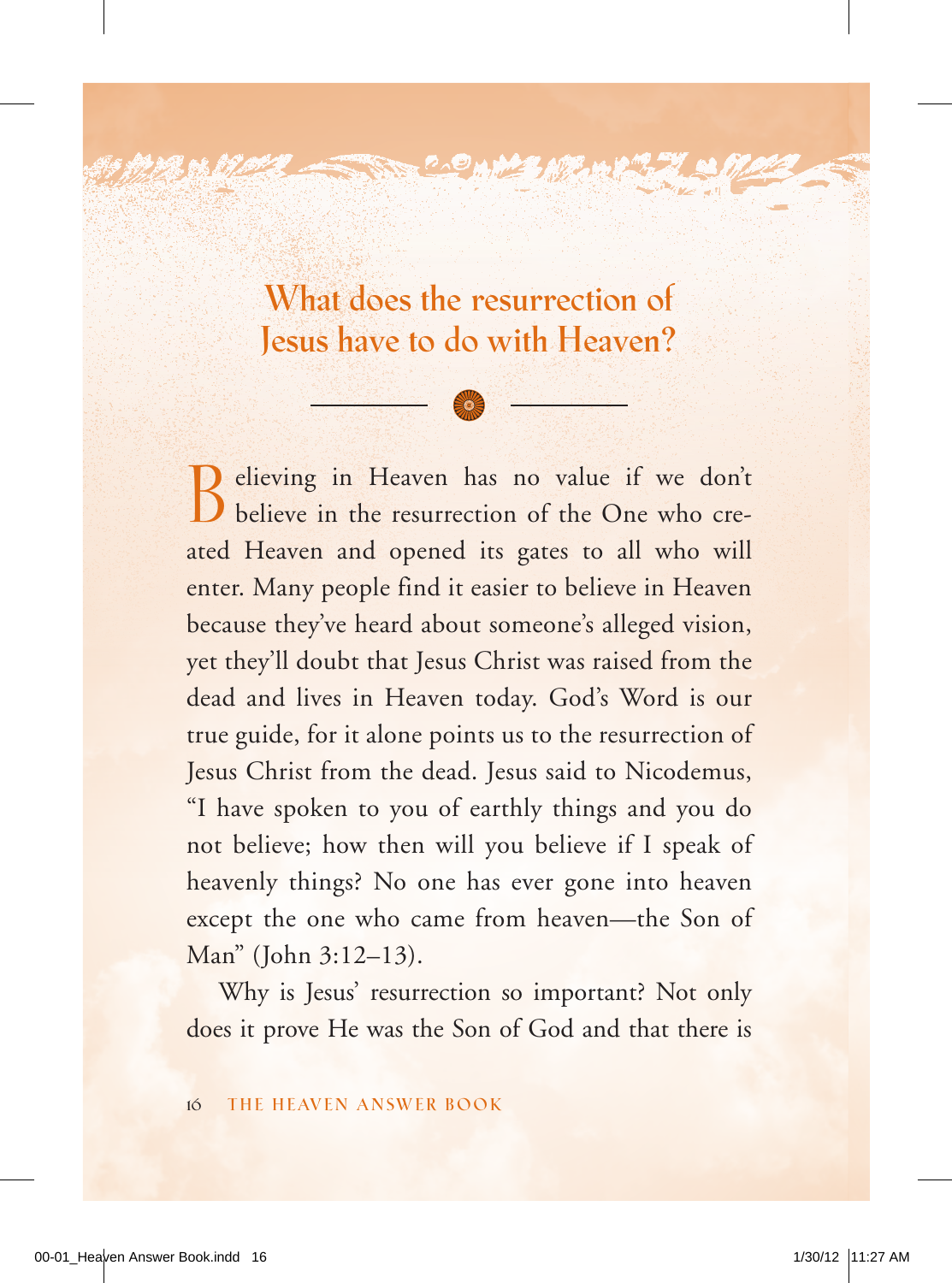life after death, but it assures us that death—our final enemy—has been defeated. The Bible summarizes this great truth in these words: "For the wages of sin is death, but the gift of God is eternal life in Christ Jesus our Lord" (Romans 6:23).

**PACKAPE ARE** 

A remarkable illustration in Scripture is the resurrection of Jesus' friend Lazarus which took place in Bethany where Jesus was also anointed before His death. The Lord gives evidence of His power over the grave of others—and His own grave as well. After Lazarus had been in the grave four days, Jesus demonstrated His resurrection power by raising Lazarus from the dead. When He arrived at the tomb, He called with a loud voice: "Lazarus, come forth!" and Lazarus emerged from the grave and stood before the crowd (John 11:43 nkjv). This proved Jesus' power over death—and also the truth of His promise to us: "I am the resurrection and the life. He who believes in me will live, even though he dies; and whoever lives and believes in me will never die. Do you believe this?" (vv. 25–26).

Heaven comes to life for us because of Christ's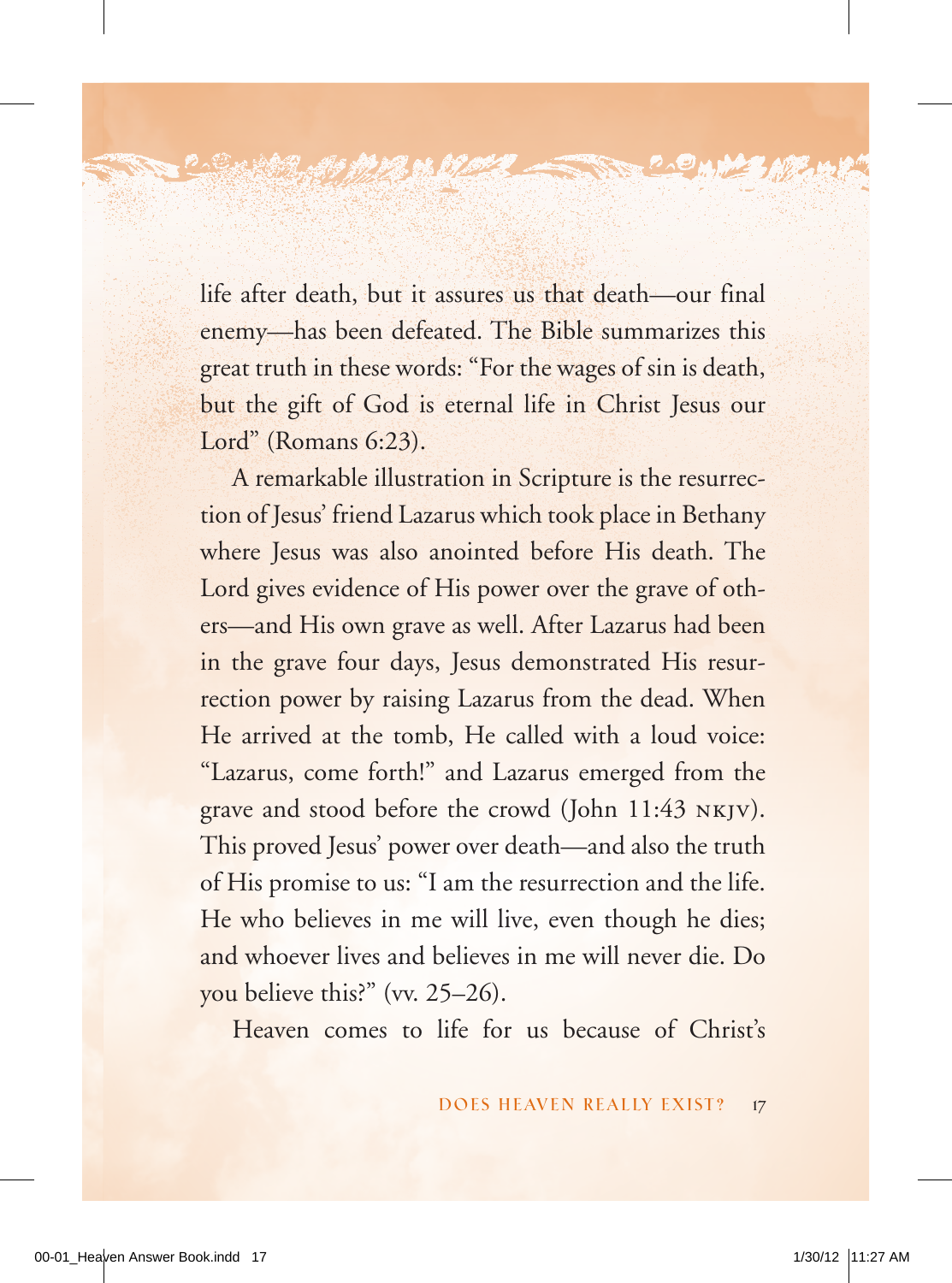resurrection power. If you will sincerely search for Him, you will find new life in Christ. The resurrection is the fulfillment of the Word of God, and that fact authenticates Heaven!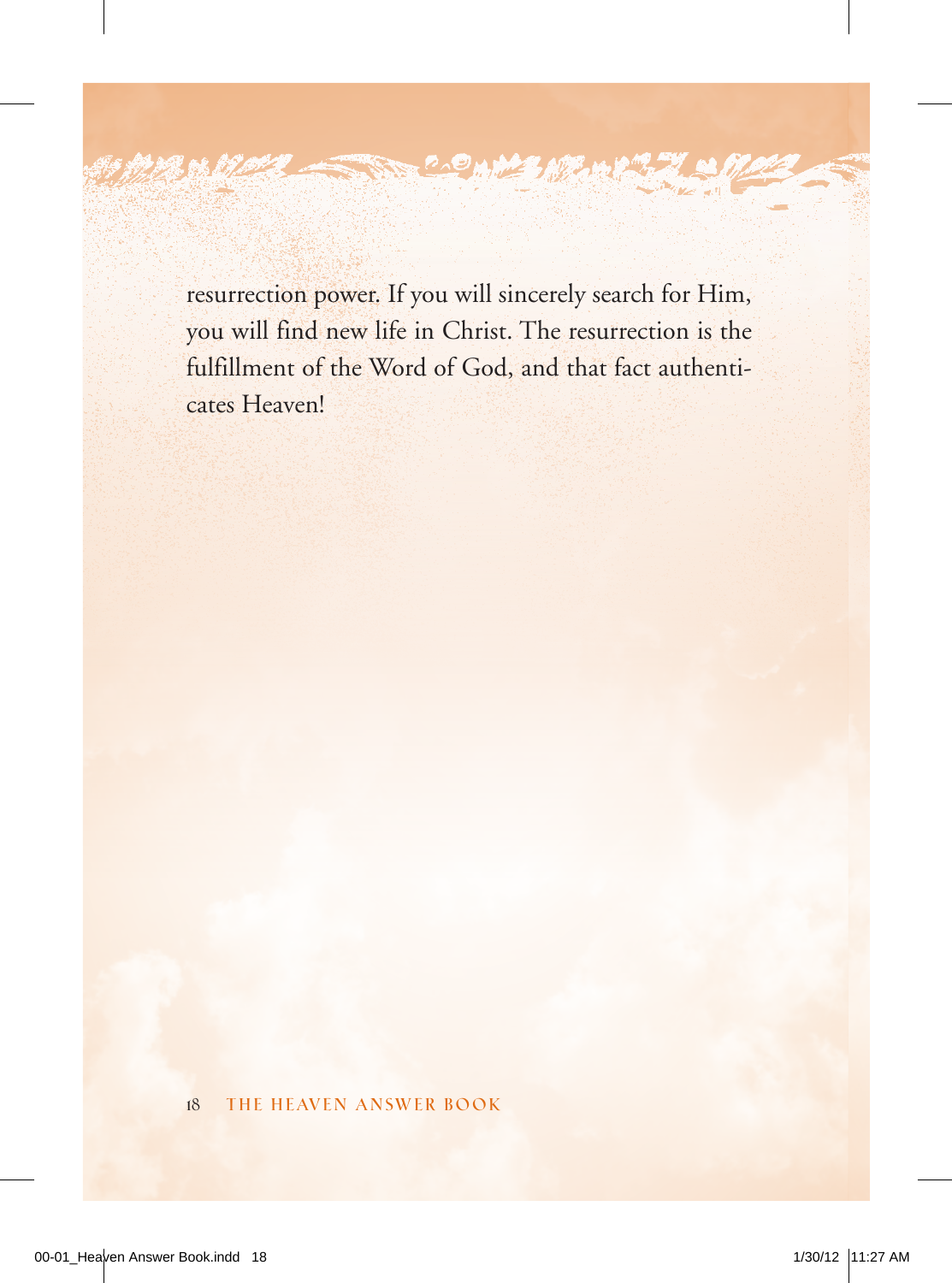**Will earth be an extension of Heaven some day?**

**PAOM** 

Yes, the Bible tells us that God will bring Heaven to earth where He will live among His people at the end of this present age.

In that day, the old will be destroyed, a new earth will be created, and there will truly be Heaven on earth. The apostle Peter wrote, "We are looking forward to a new heaven and a new earth, the home of righteousness" (2 Peter 3:13).

When God created the world, the first book in the Old Testament tells us He spoke Heaven and earth and the seas into existence (Genesis 1:6–9). In the last book of the New Testament, Christ tells John to write down His revelation of the future. "Then I saw a new heaven and a new earth, for the first heaven and the first earth had passed away, and there was no longer any sea. I saw the Holy City . . . coming down out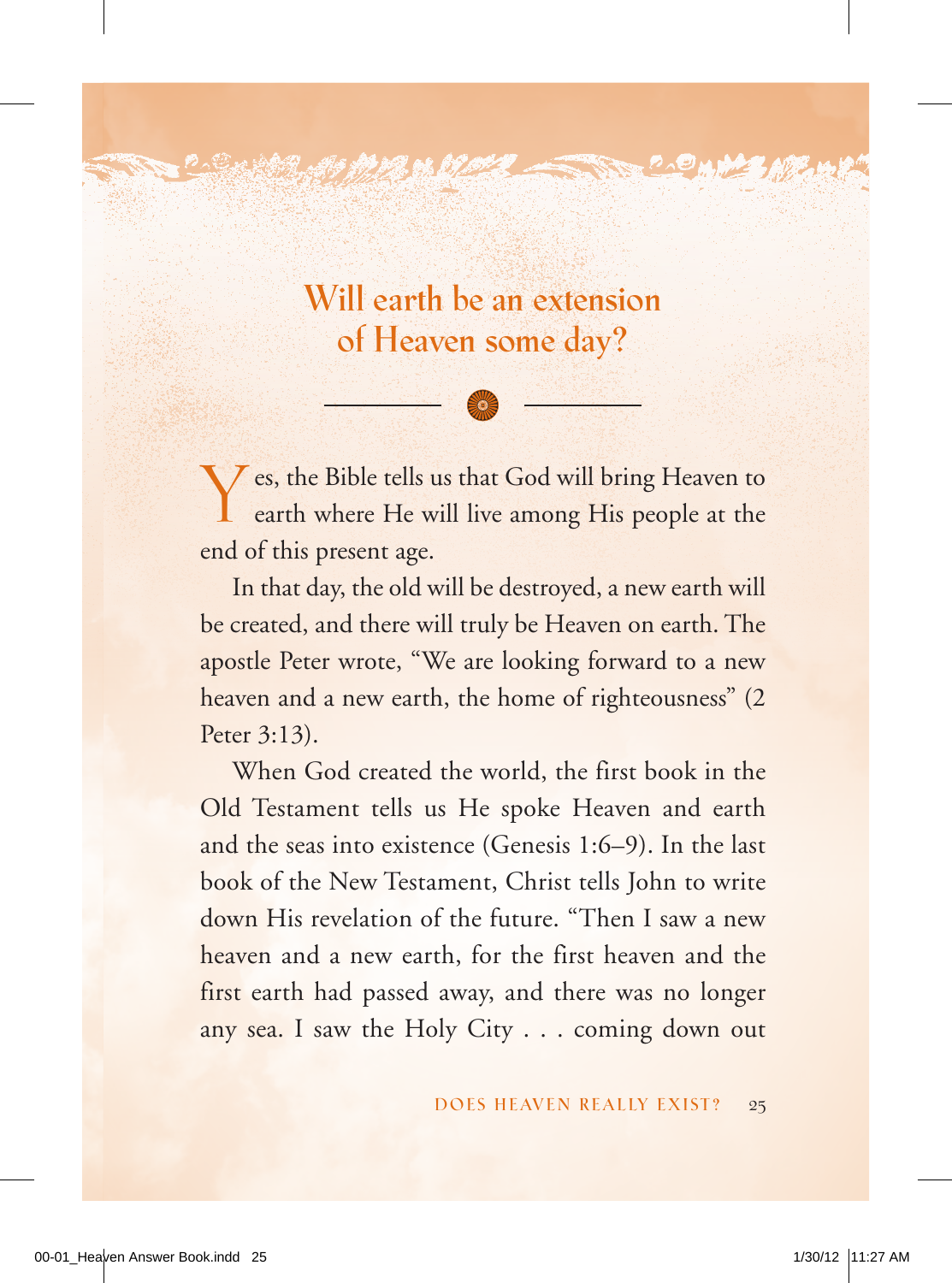of heaven from God. . . . And I heard a loud voice from the throne saying, 'Now the dwelling of God is with men, and he will live with them.' . . . He who was seated on the throne said, 'I am making everything new!'" (Revelation 21:1–3, 5).

Earth cannot promise anything eternal. Earth's value will plummet when Heaven comes down with the glory of God. Someday the earth as we know it will pass away, but God's Word will never pass away—and that is why we can say with assurance that earth has no hold on us. The Old Testament saints declared themselves strangers and aliens on earth, and we, too, should hold loosely the things of this world because they will not last. When Heaven comes down, earthly things will fall away and the goodness of God will reign.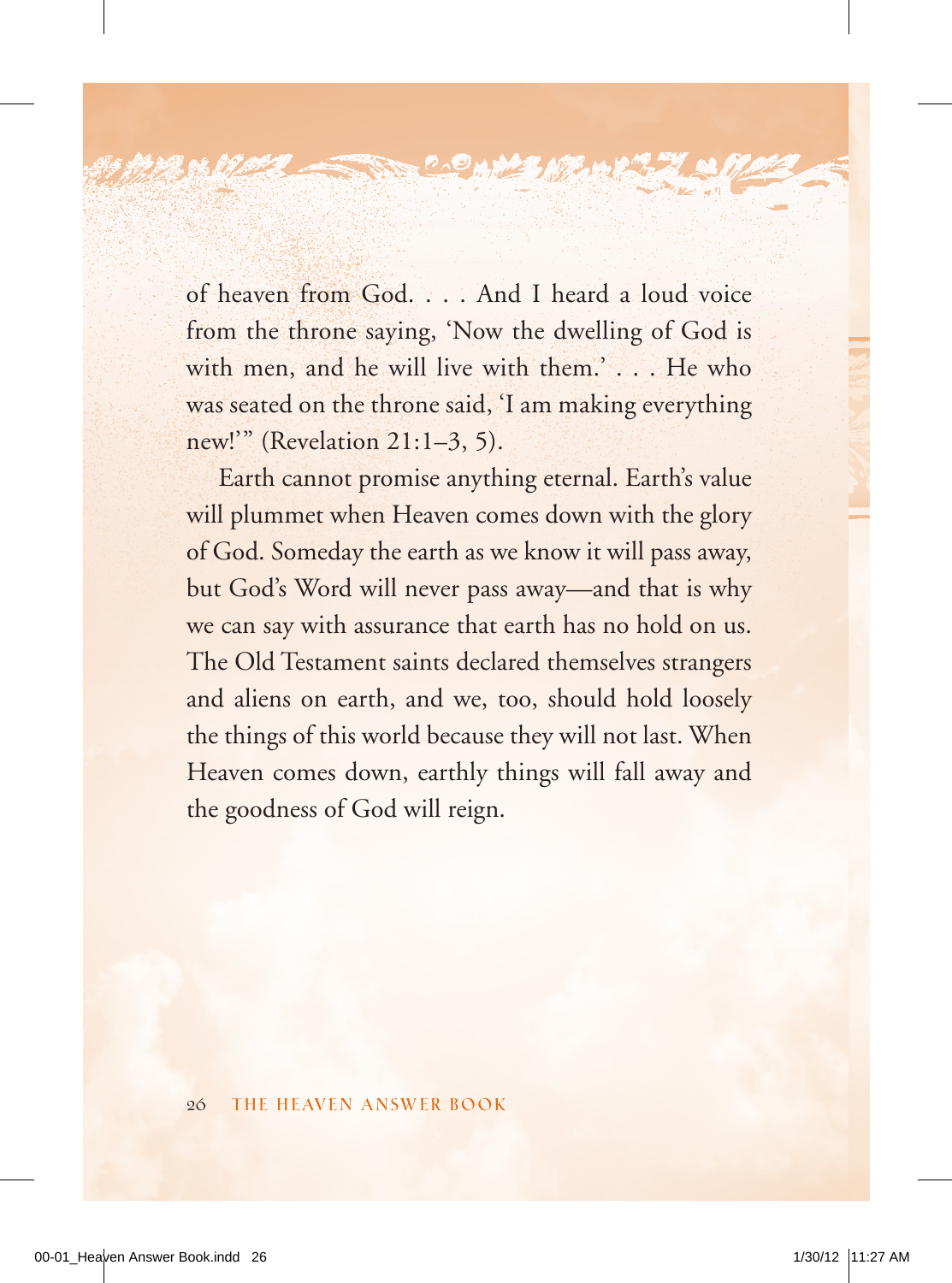**Is anything about Heaven imperfect or incomplete?**

**PACKARE** 

Heaven isn't only glorious—it is also perfect. You see, sin has no home in Heaven. The Bible says, "Nothing impure will ever enter it, nor will anyone who does what is shameful or deceitful" (Revelation 21:27). Human minds cannot conceive such purity because we are a race of fallen creatures plagued with disease, consumed with war, enraged by jealousy, dejected by loneliness, jaded by greed, enticed by temptation, disappointed by others, conflicted within, and demonized by Satan. This describes what the writer of Hebrews said, "Let us throw off everything that hinders and the sin that so easily entangles" (12:1). Those who know and follow Jesus as Lord recognize sin's evil results.

If you've ever traveled through a construction zone, you know it can be perilous. Travelers are relieved when they see a sign posted that says "End of Construction"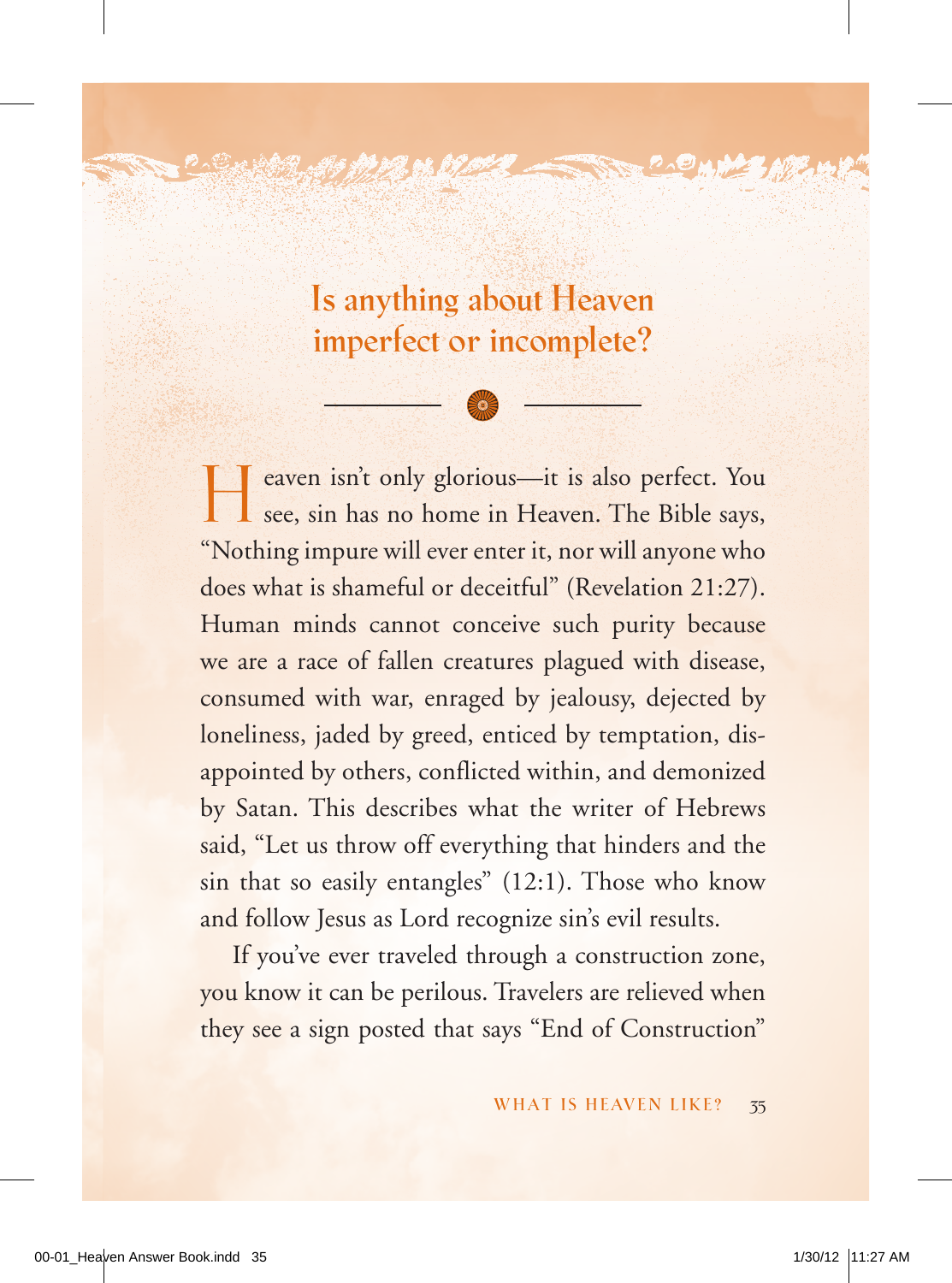and they no longer have to watch for the caution flags or dodge the cones in the way. This is a picture of the Christian life, and we must stay alert as we journey through it. The "potholes" we encounter on this journey jolt us, and the "detours" get us off track, but the Lord uses them to guide and strengthen our faith.

᠈⌒包"

Before my wife, Ruth, died in 2007, she asked that the words "End of Construction: Thank You for Your Patience" be engraved on her grave marker. It brings a smile to everyone who visits her resting place. She recognized an important message in those words. When we reach the end of the journey, our construction is complete on earth and transformation awaits us in Heaven. As the Bible says, "He who began a good work in you will carry it on to completion until the day of Christ Jesus" (Philippians 1:6).

The apostle James said, "Perseverance must finish its work so that you may be mature and complete, not lacking anything" (James 1:4). We will lack nothing in Heaven. God is patient, knowing that we are imperfect people—but we have a perfect Savior. What a wonderful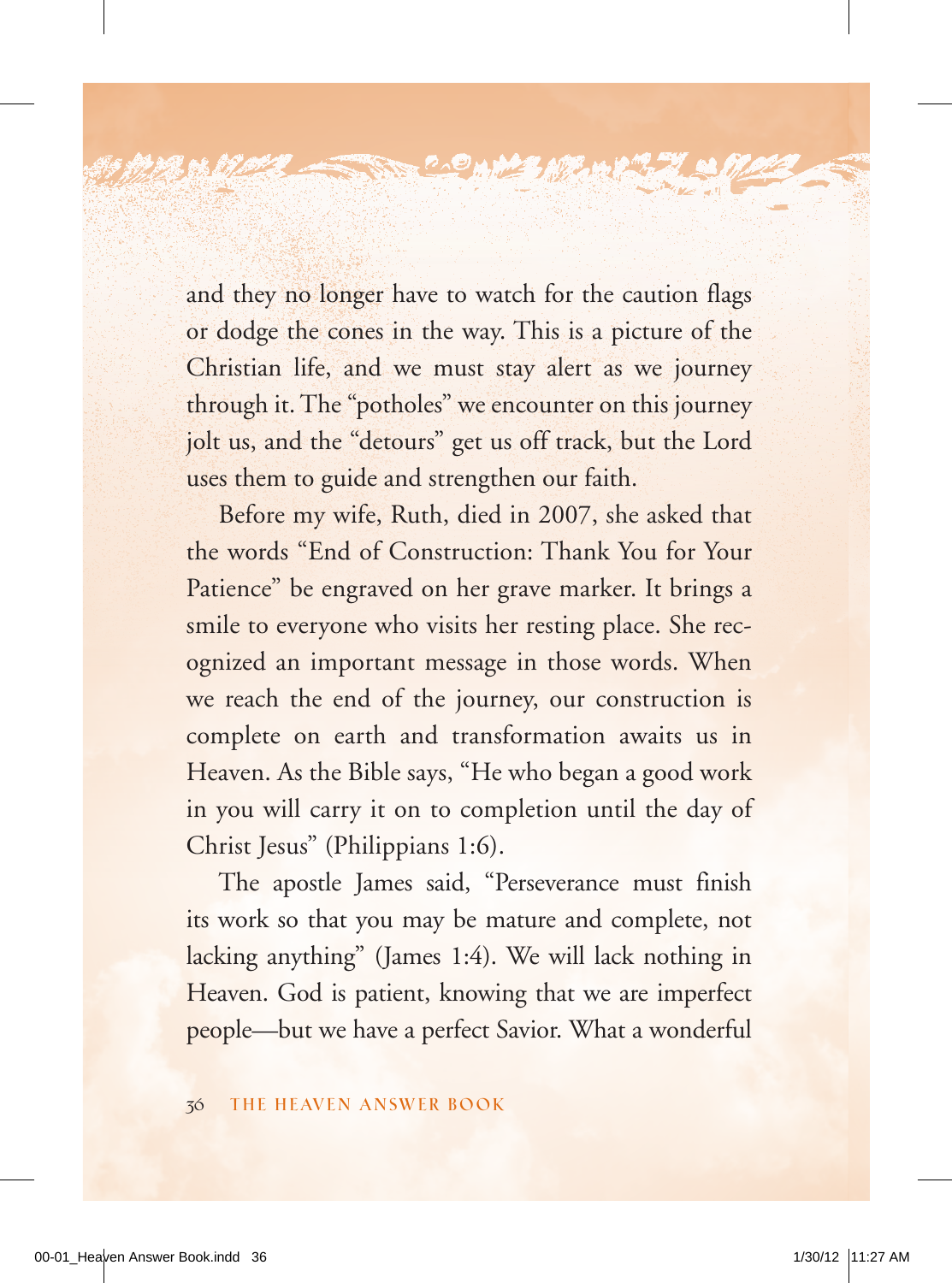promise from God's Word to those of us on earth: "Dear friends, now we are children of God, and what we will be has not yet been made known. But we know that when he appears, we shall be like him, for we shall see him as he is" (1 John 3:2). Once in His presence, we will finally be complete because we will be transformed into His likeness.

் ∧© <u>ம</u>

**All Services**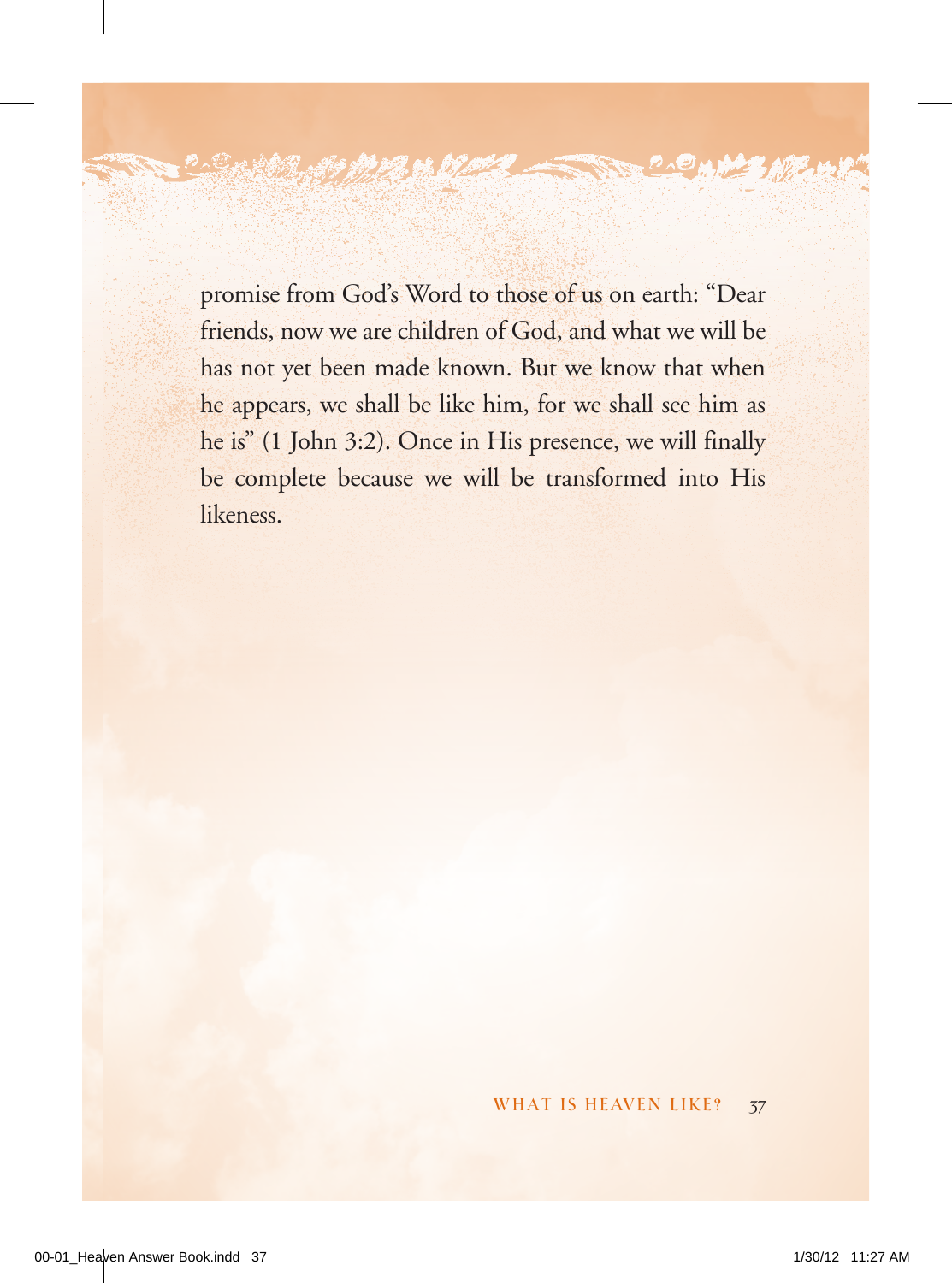#### **Will we recognize and be reunited with our loved ones?**

**PACAME** 

I am often asked this question—and my answer is always a resounding yes. Someday soon, I know I will be reunited with all those in my family who are already in Heaven—including my wife, Ruth.

And when it happens for each believer, we will fellowship around our Father's throne, finally meeting Him face-to-face. And the family of God—our brothers and sisters in Christ—will be there. This is why it's so important for us to tell our loved ones about Christ. Nothing is more wonderful than for our families to share in this great hope of being part of the heavenly family.

Jesus in His resurrected body was known to His followers. When Christ was transfigured and His heavenly glory overwhelmed His earthly appearance, Moses and Elijah appeared with Him before Peter, James, and John (Matthew 17:1–3). Though the disciples had never seen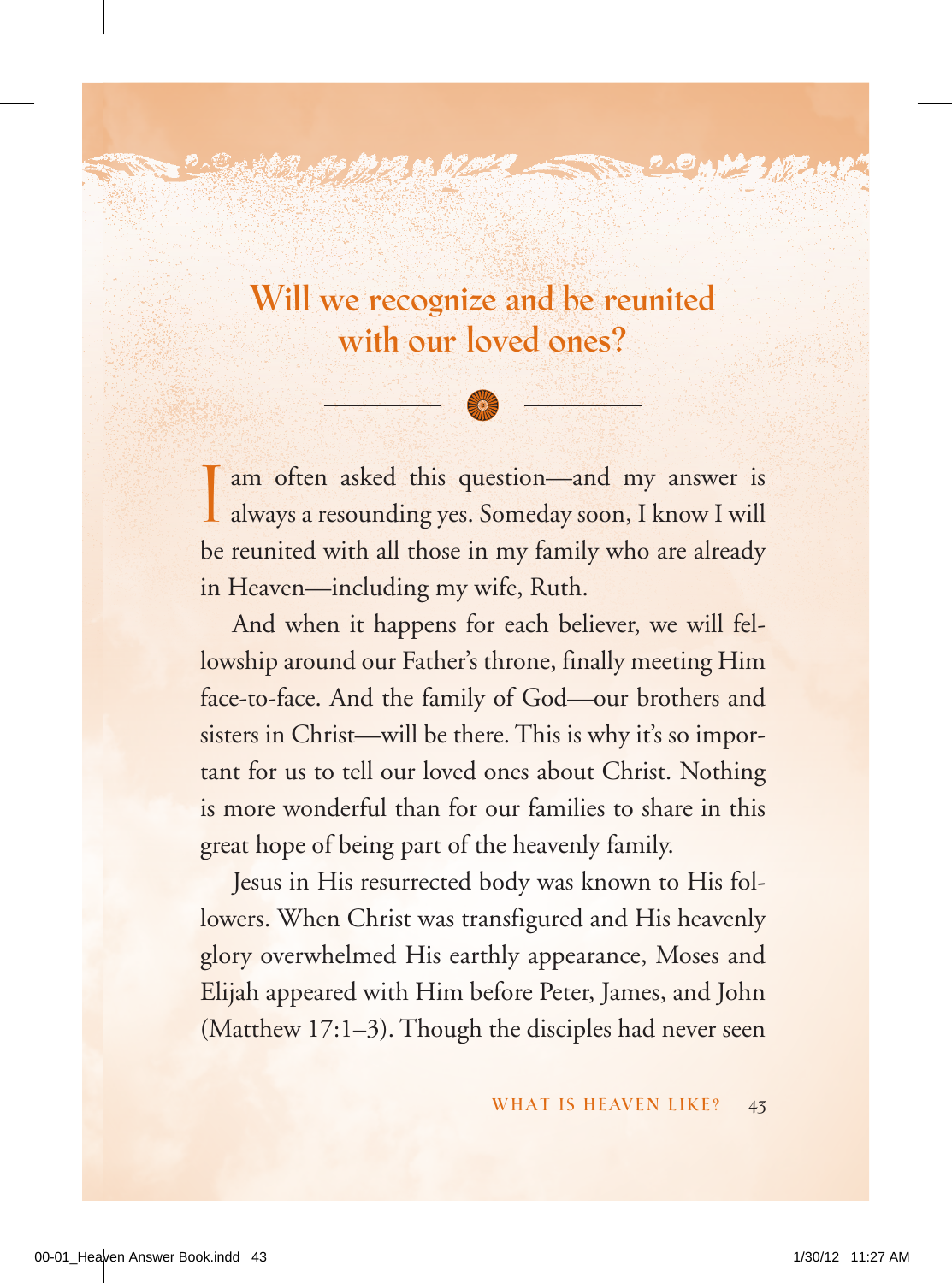the great prophets, they recognized them, just as they recognized the Lord in His transfigured state. These examples give us great hope that we will know those we knew on earth and even others we've never met.

 $\sim$   $\approx$   $\sim$   $\sim$   $\approx$ 

Often the question is asked if those who die as infants will be in Heaven. I have no doubt that they will be. God is the God of hope and salvation, and we can say as King David said when his infant son died, "Can I bring him back again? I will go to him" (2 Samuel 12:23).

Jesus Himself said, "Many will come from the east and the west, and will take their places at the feast with Abraham, Isaac and Jacob in the kingdom of heaven" (Matthew 8:11). I long to meet not only my loved ones in Heaven, but also the prophets and the apostles and the mother of our Lord. But my greatest expectation is to gaze into the eyes of Jesus, who knows me by name.

The writer of Hebrews wrote: "But we see Jesus . . . bringing many sons to glory . . . Both the one who makes men holy and those who are made holy are of the same family. So Jesus is not ashamed to call them brothers. He says, 'I will declare your name to my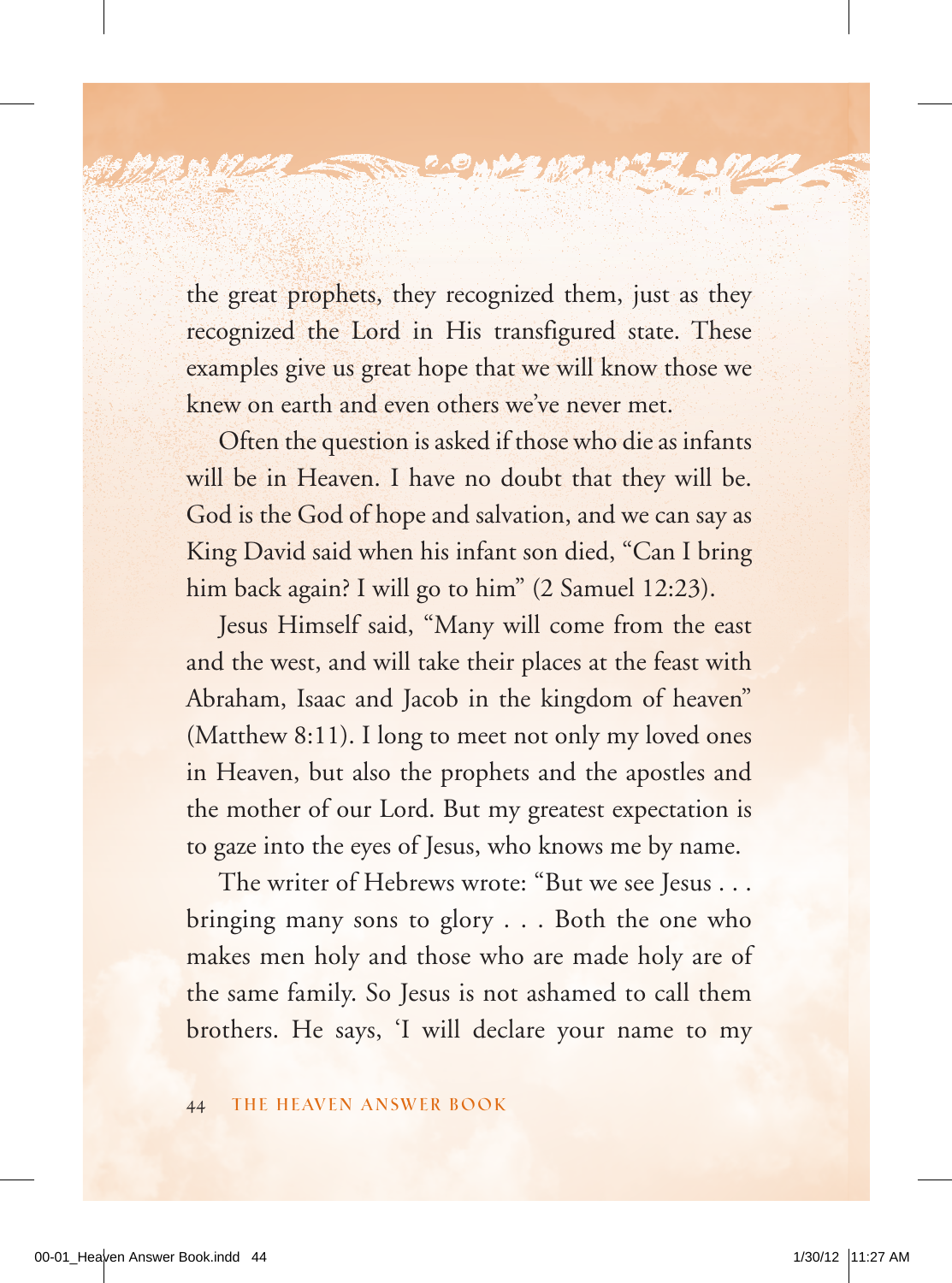brothers . . . Here am I, and the children God has given me'" (2:9–13).

**PAOM** 

**All All Calls** 

What a marvelous reunion when the family of God gathers in Heaven to praise His name!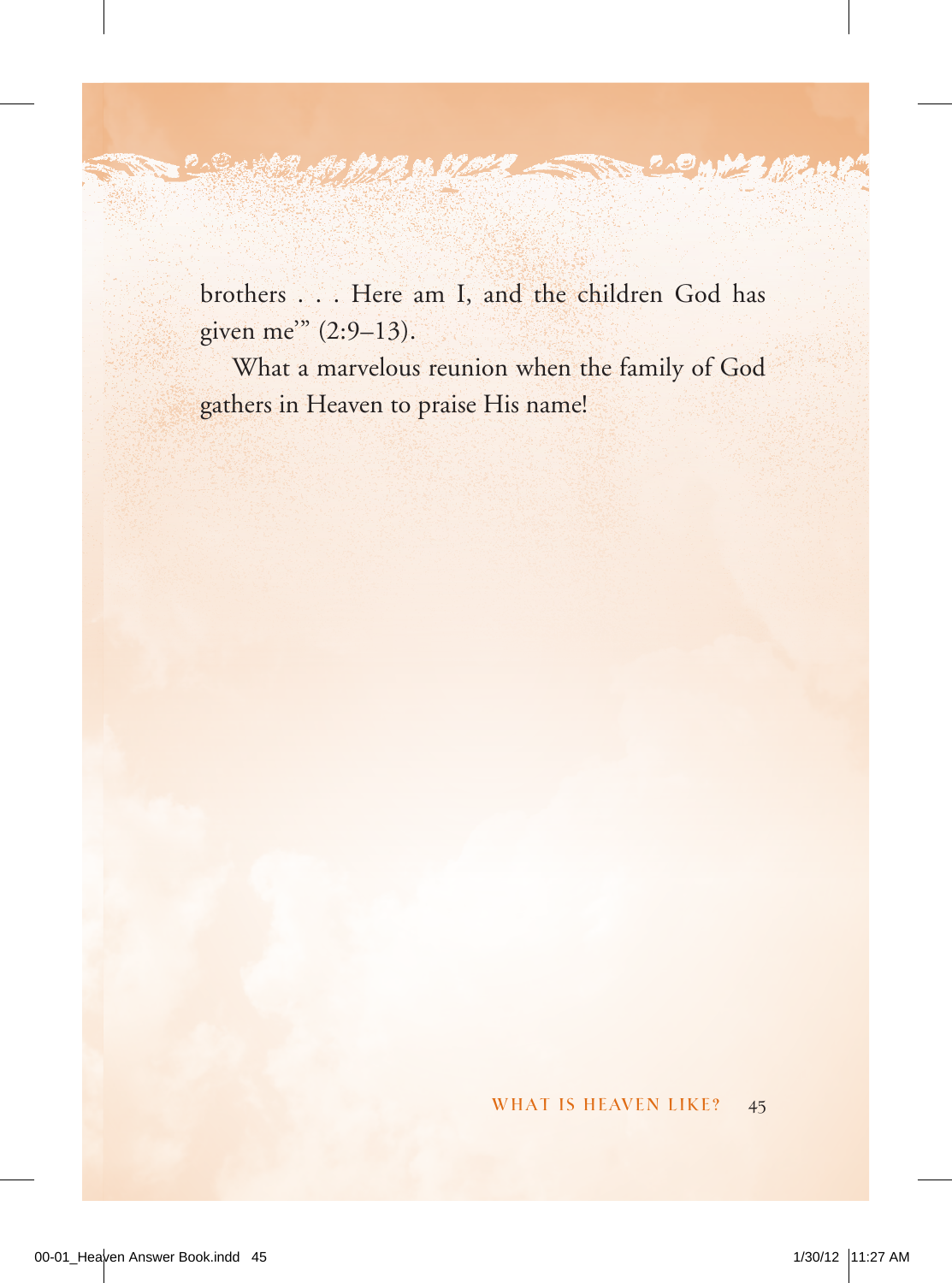#### **Will there be animals in Heaven?**

 $P \wedge Q_{\lvert M \rvert}$ 

God's creation story is the first miraculous account in the Bible which includes His creation of animals. While the Bible does not specifically answer this question, no one can miss God's creative work in the animal kingdom. His written Word provides us with a snapshot of His original handiwork: "Let the earth bring forth the living creature according to its kind: cattle . . . and everything . . . on the earth . . . And God saw that it was good" (Genesis 1:24–25 nkjv). All this took place *before* sin entered the world.

I grew up on a farm, and animals have always fascinated me. We know that God gave them to us for a purpose, because in the days of Noah, before the great Flood, God preserved every species—male and female on the ark so they would inhabit the land again. Animals are among God's many diverse gifts to man. Who doesn't smile while watching chimpanzees mimic one another?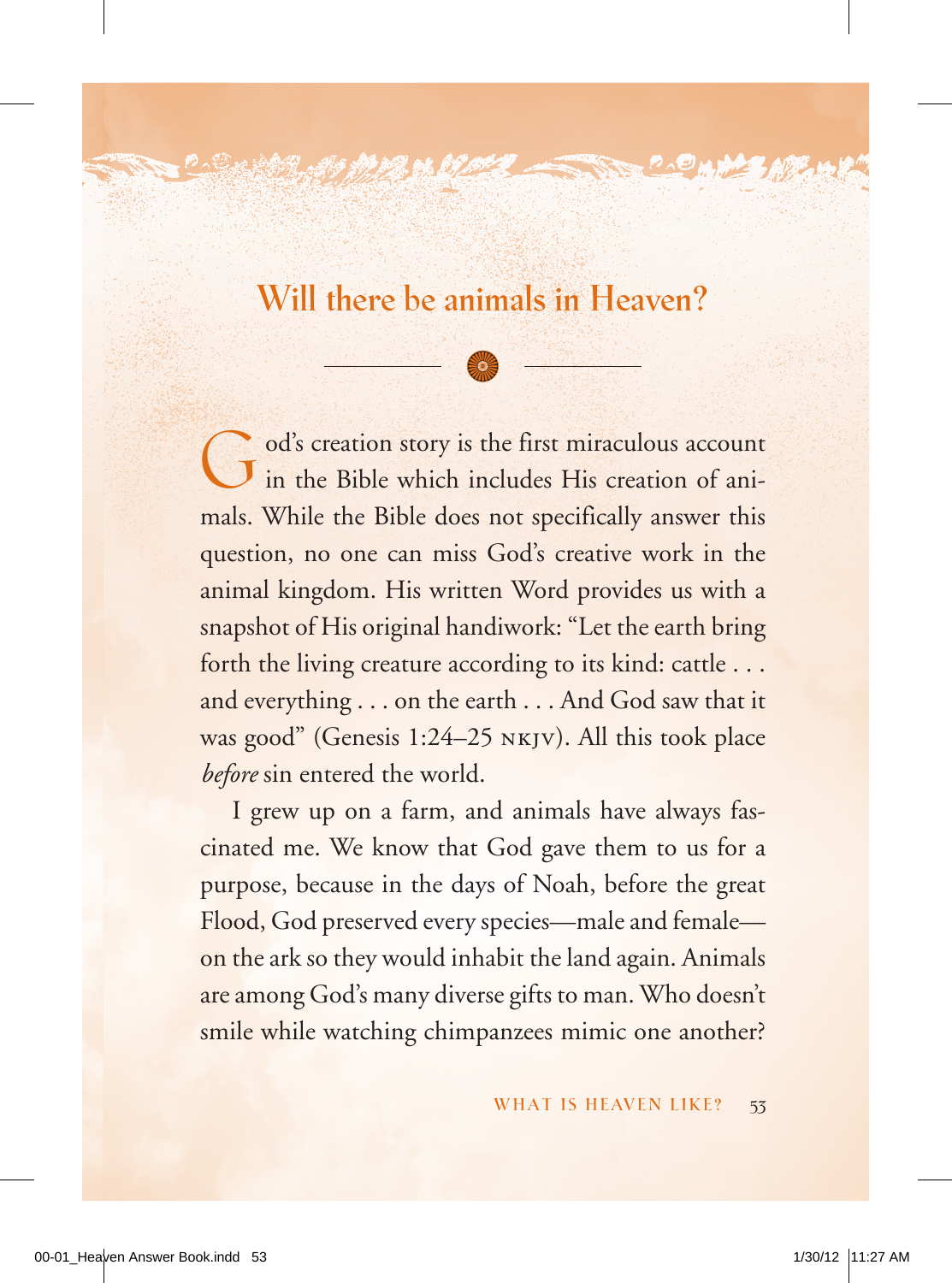We boast of "man's best friend" because a faithful dog will protect its owner at all cost. Fish are a source of food, and we love to envision Jesus sharing broiled fish with His disciples (Luke 24:42–43). We marvel to think of Jesus riding the colt of a donkey into Jerusalem—and we wait breathlessly for His appearance on a white horse from Heaven (Revelation 19:11).

り、日は神名

Scripture speaks of the future messianic kingdom that captivates our imagination: "The wolf will live with the lamb, the leopard will lie down with the goat, the calf and the lion and the yearling together; and a little child will lead them" (Isaiah 11:6). In that day, death and evil will be destroyed, perfect peace will reign, and everything that has breath, including animals, will praise Him (Psalm 150:6). What a day that will be!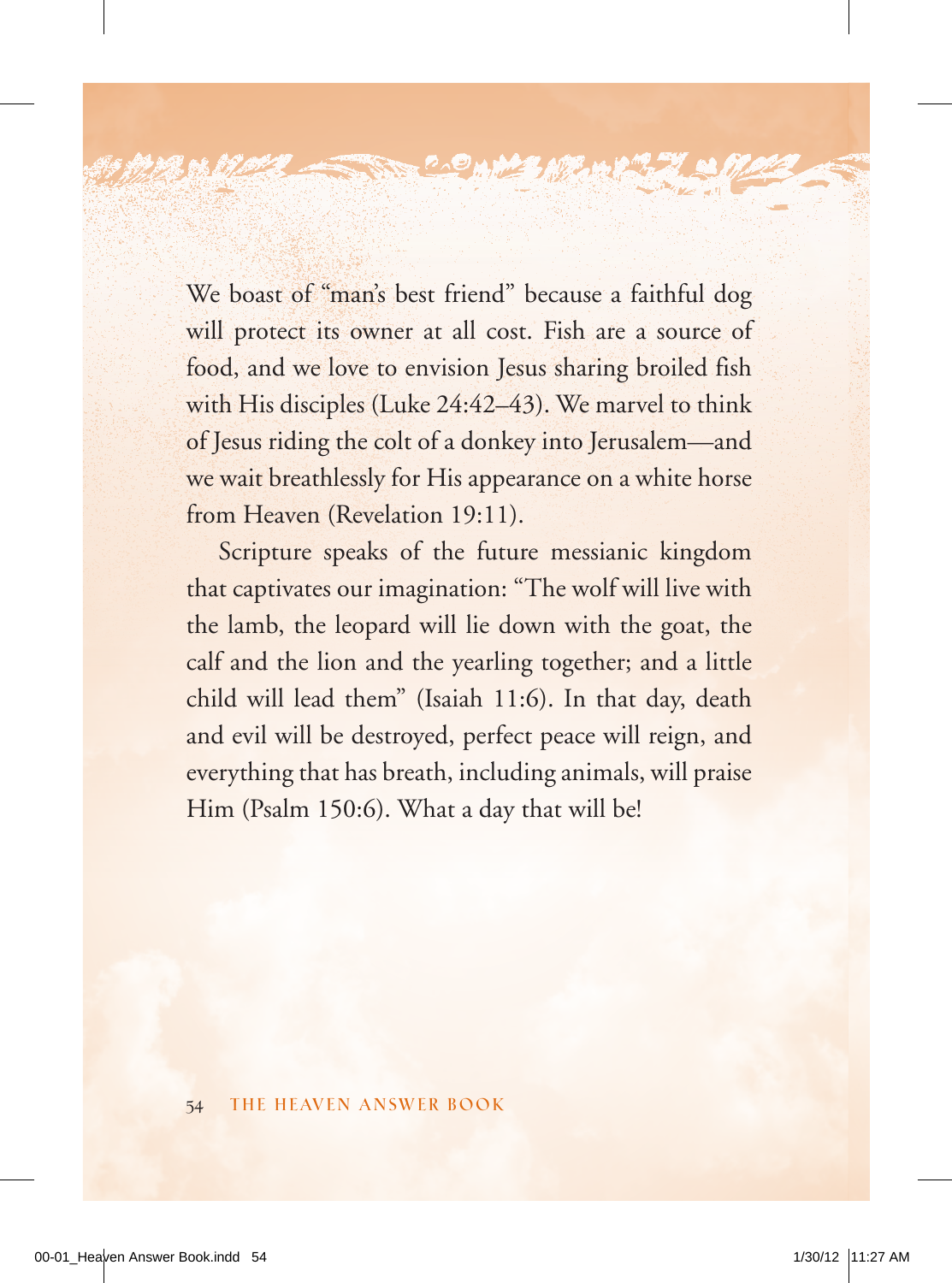**Will we be judged in Heaven or receive rewards in Heaven?**

A t the judgment seat of Christ, believers will receive rewards—not the reward of eternal life, for that has already been given to them, but of other blessings God has for us.

The apostle Paul compared this to an athletic contest in which the victor would appear before a judge who would determine his reward, not his punishment. We can understand this when we think of the Olympics. Athletes compete for a prize. Some receive bronze medals; others, silver; and first-place winners receive the gold. This is the thought behind the judgment seat in Heaven.

Believers will not be judged for their sin, for Christ dealt with our sin on the cross at Calvary. Instead, at the judgment seat, our work on earth for Christ's Kingdom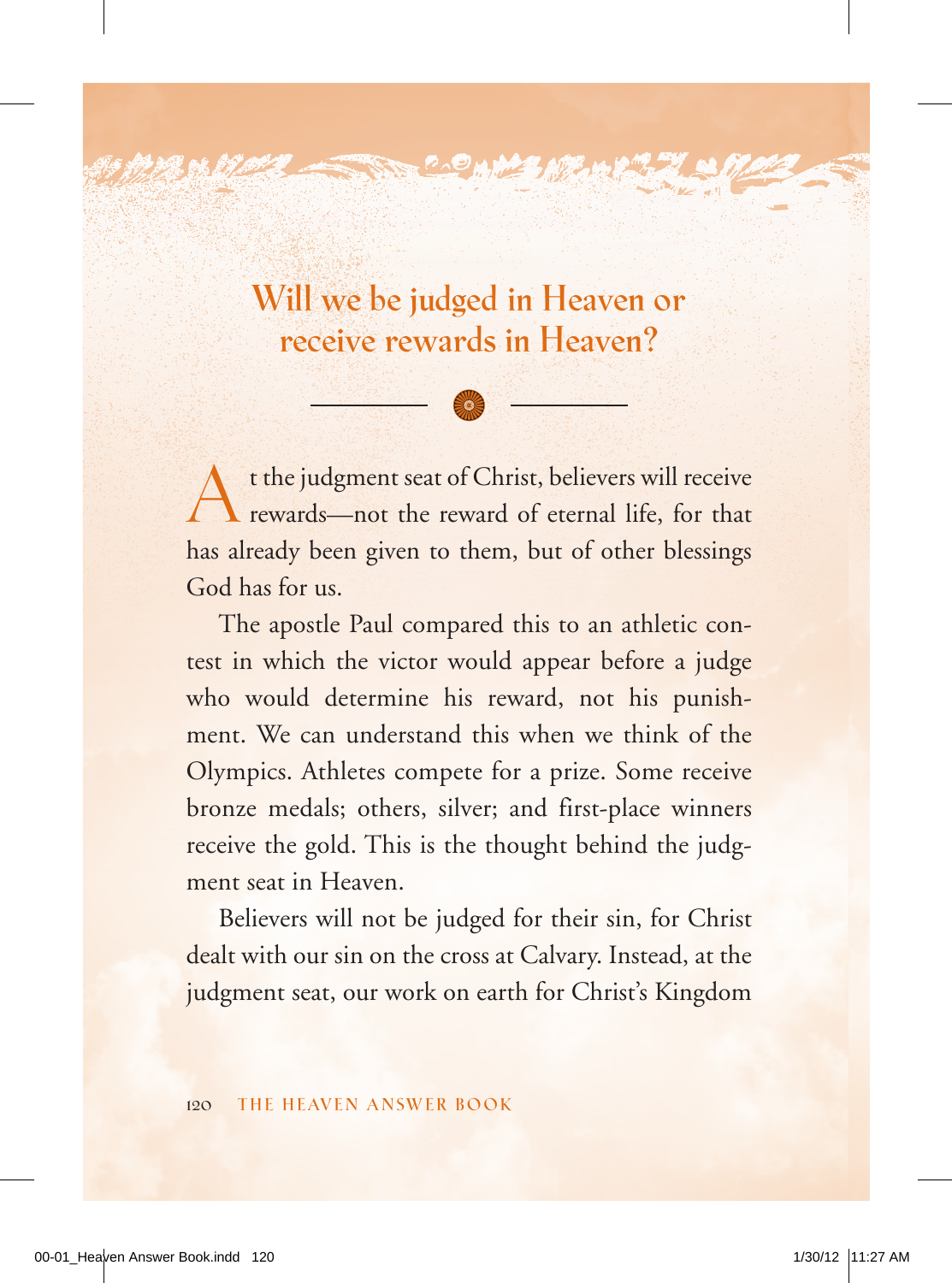will be evaluated and rewarded according to God's perfect righteousness and justice.

**PACKAPEARE** 

The fact that we can stand before Him at all is a miracle of His grace in our lives. Then, what we do in obedience and by the strength of the Holy Spirit will be evaluated, and "each will be rewarded according to his own labor. For we are God's fellow workers; you are God's field, God's building" (1 Corinthians 3:8–9). This is a tremendous incentive to work for the Lord, with the right motive in our hearts. We won't all receive the same rewards. We do not have the same abilities, but we will be judged according to our faithful response to the gifts and opportunities given to us.

And it's not just the work of reaching out to those in need of the gospel, but also how we conduct ourselves in body and mind (2 Peter 3:11). God's rewards are incentives for us to live a holy life of faithful service to Christ—not to others—during our time on earth. These rewards are described as *crowns*, as we see in Paul's letter to Timothy: "I have fought the good fight. . . . There is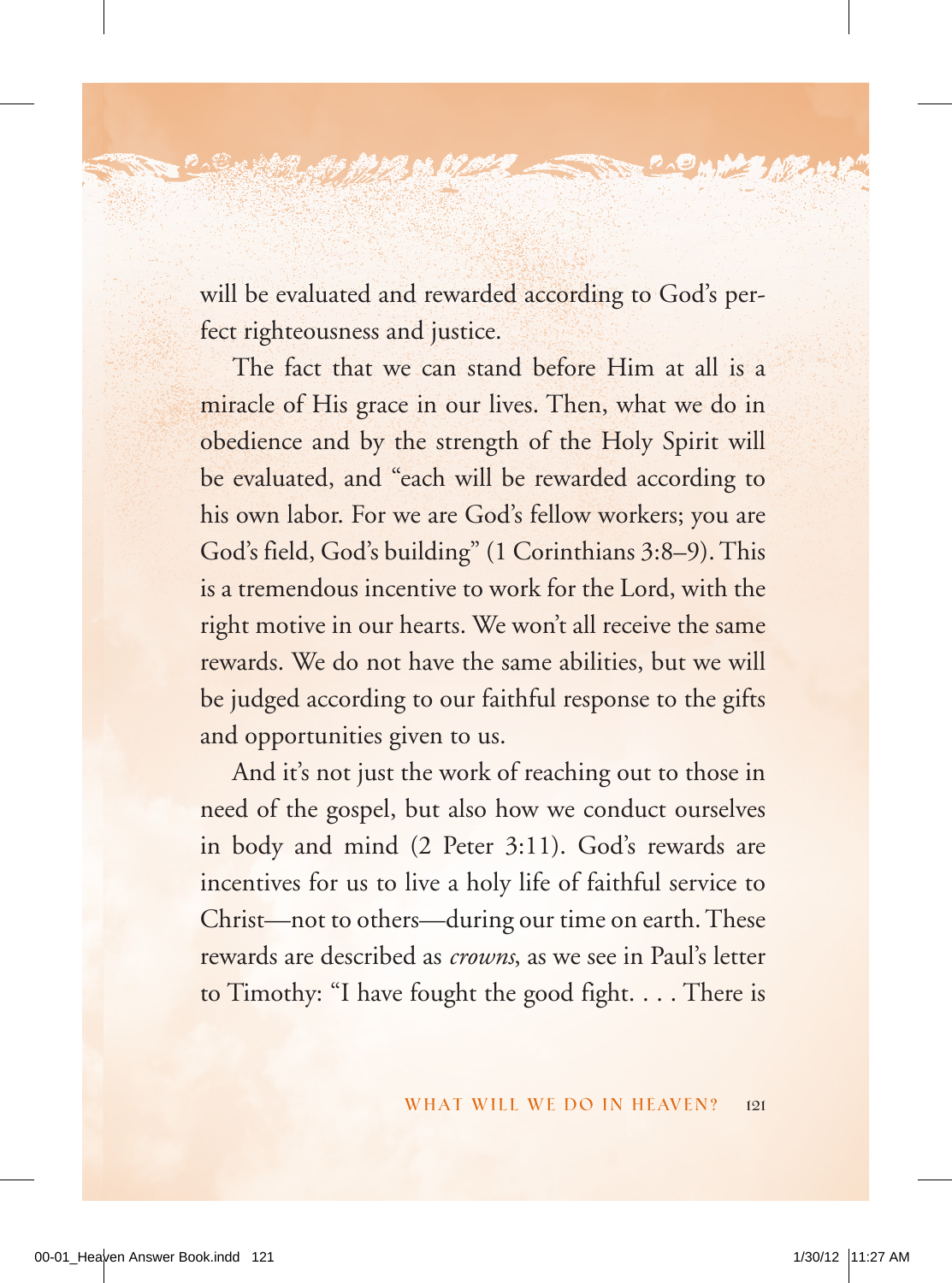laid up for me the crown of righteousness, which the Lord, the righteous Judge, will give to me on that Day, and not to me only but also to all who have loved His appearing"  $(2$  Timothy 4:7–8  $N K[V]$ .

Jesus said, "Rejoice and be glad, because great is your reward in heaven" (Matthew 5:12). Then He gave us a remarkable promise: "Behold, I am coming soon! My reward is with me, and I will give to everyone according to what he has done" (Revelation 22:12). The greatest reward of all will be to hear our Lord saying, "Well done, good and faithful servant!" (Matthew 25:23).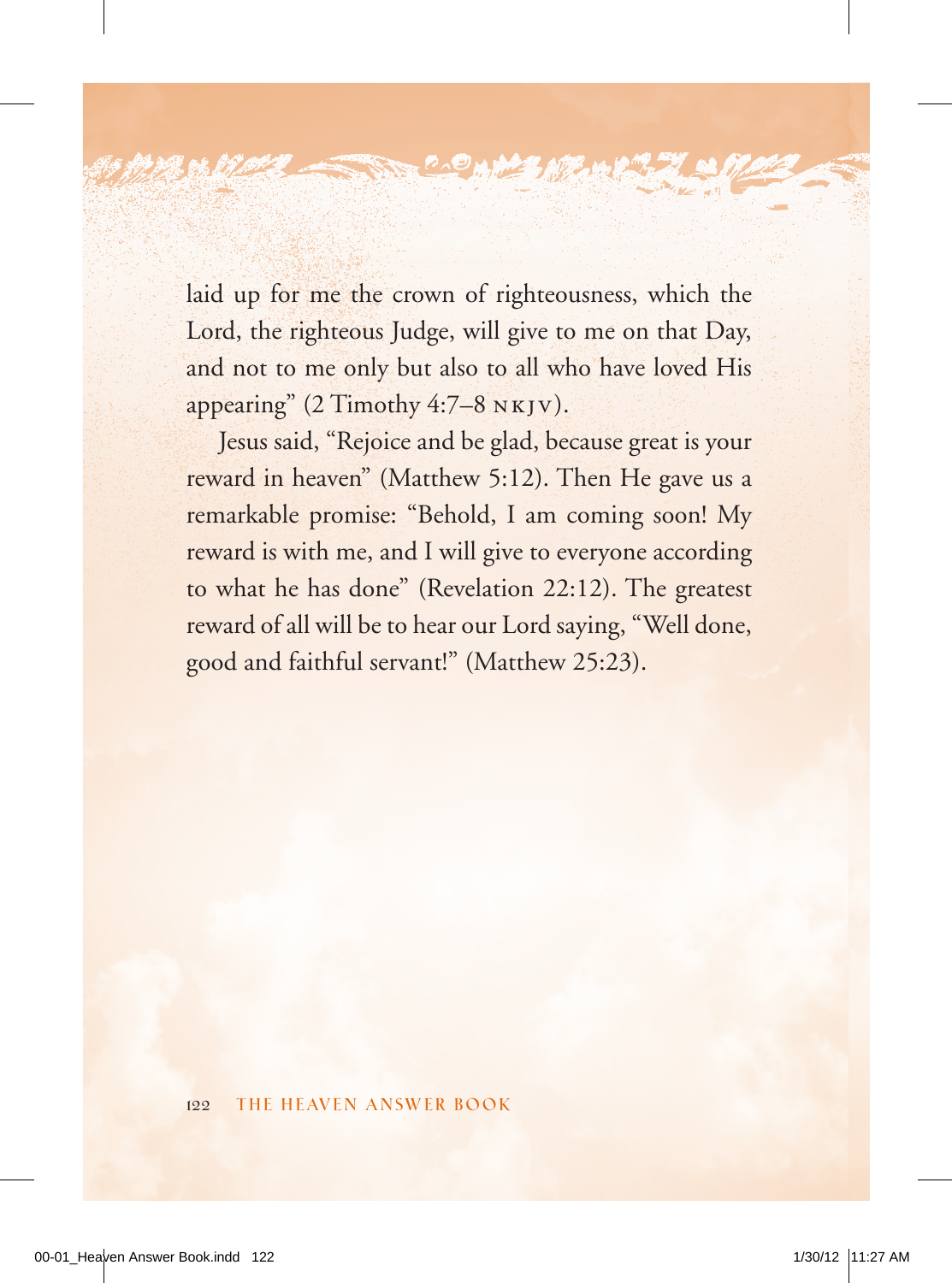**Do people who have died and gone to Heaven know what is going on down here on earth?**

**PACAMEAR** 

Heaven will be glorious. We will meet the saints of old. There we will walk the streets of gold and be reunited with those we love. When we enter Heaven, we will have crossed the finish line to meet the One who will reveal stories yet untold.

Consider the scene in Hebrews 12:1 describing the heroes of the faith who are now in Heaven: "Since we are surrounded by such a great cloud of witnesses . . . let us run with perseverance the race marked out for us." While we aren't given any detail, the previous chapter in Hebrews gives us examples of that "*great cloud of witnesses*"—the saints of old who ran the race of faith and finished well. We draw strength from their victorious finish on earth, bearing testimony to their faith in God and God's faithfulness to them.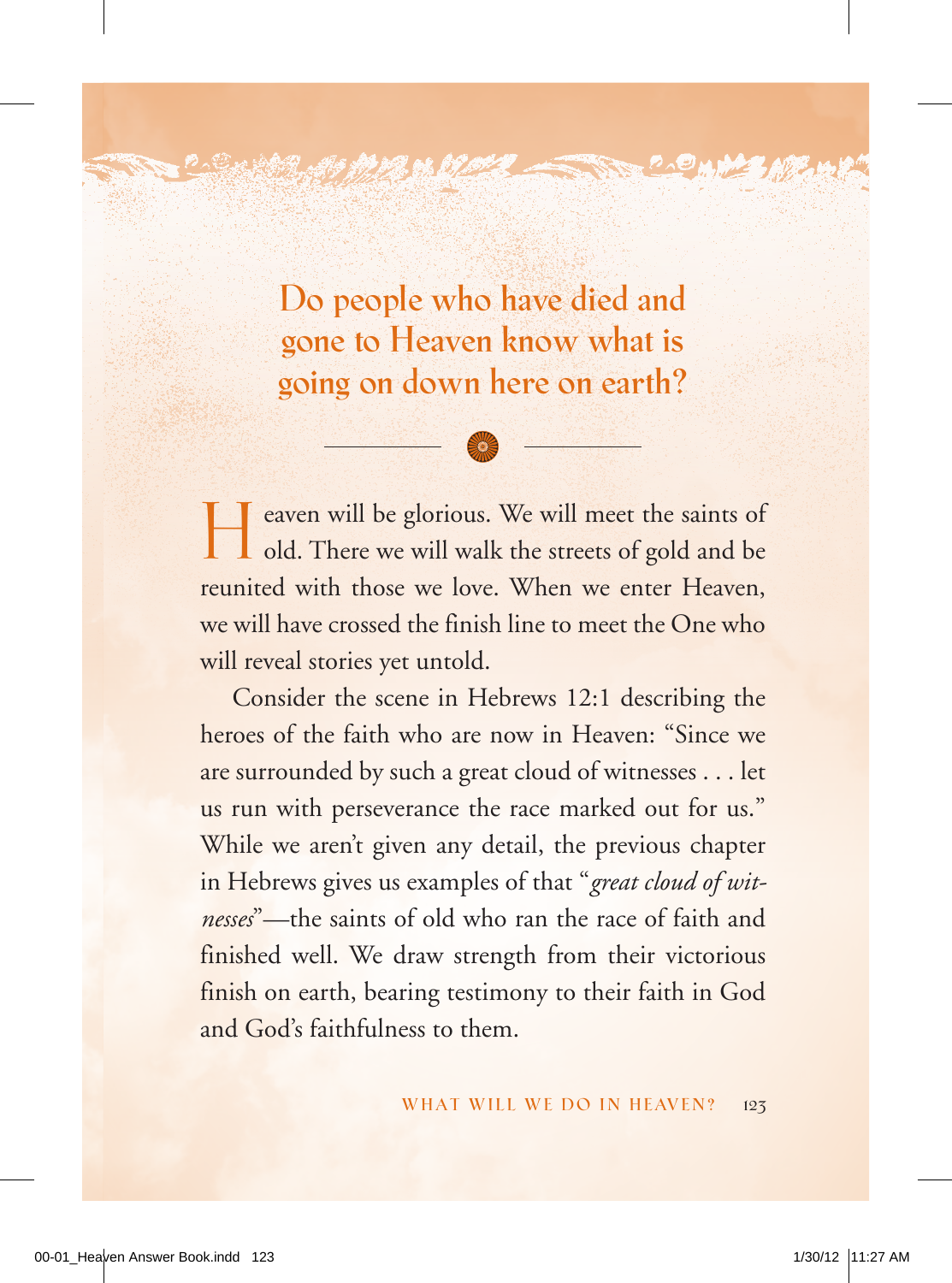Absolutely nothing can be hidden from Him. The Bible does not tell us if the souls in God's presence know what is happening on earth. What it does tell us is that God knows what is happening in our lives. Our desire as believers should not be to please men (Galatians 1:10), but to run the race to please God: "My eyes are fixed on you, [O LORD]" (Psalm 141:8). And Jesus Christ watches our every move and knows our every thought. How thankful we should be, for He is our strength: "The eyes of the LORD range throughout the earth to strengthen those whose hearts are fully committed to him" (2 Chronicles 16:9).

**COMPASSE** 

Do we welcome the eyes of the Lord? Do we live each day knowing that the Lord of Heaven looks down on us? He is not waiting for us to stumble, but He is there when we do. He is seeking our loyalty to Him: "Whatever you do, work at it with all your heart, as working for the Lord, not for men, since you know that you will receive an inheritance from the Lord as a reward. It is the Lord Christ you are serving" (Colossians 3:23–24).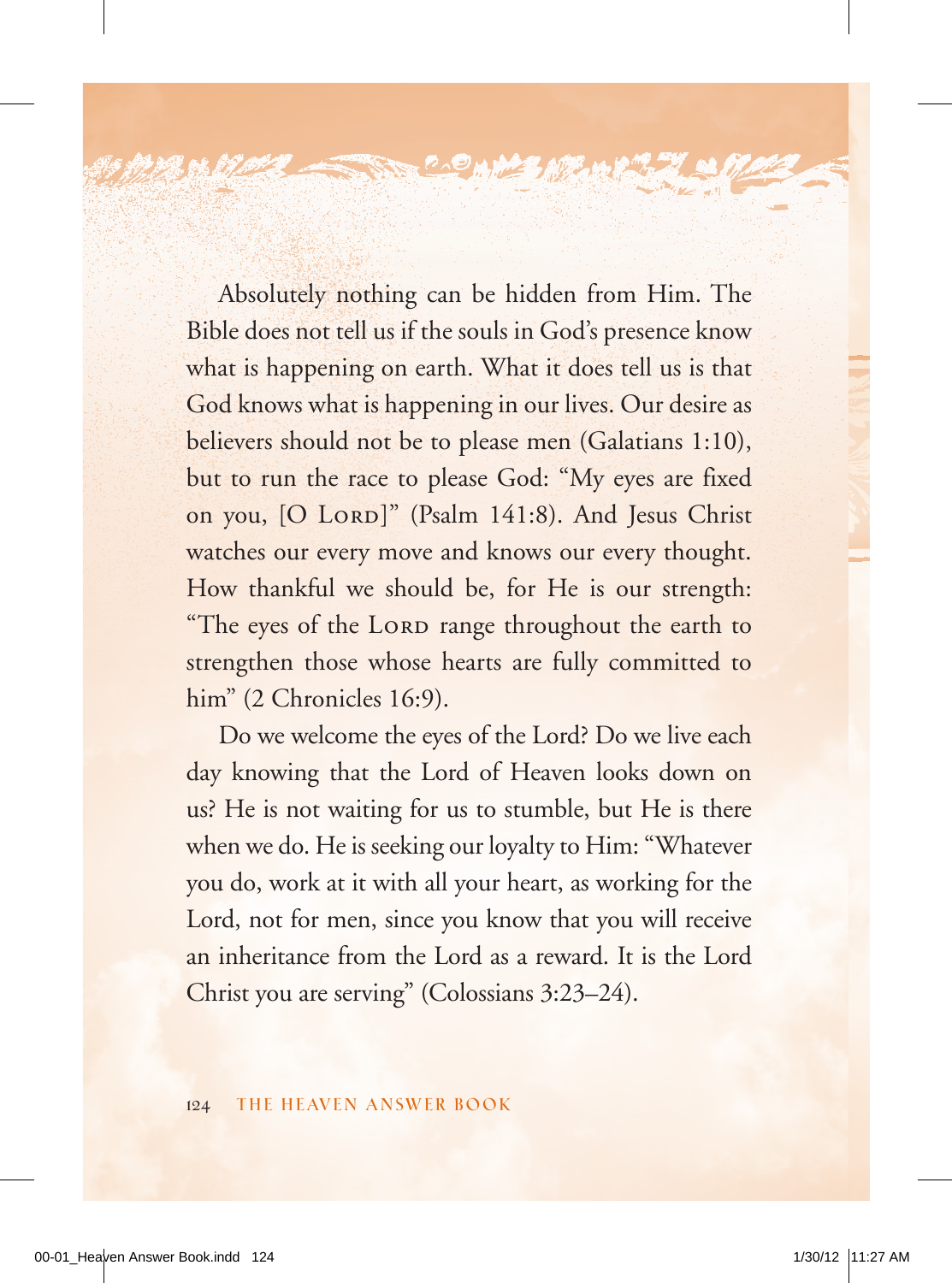**How good do we have to be to get into Heaven?**

ค∧©<u>พ</u>

The answer may shock you—but the truth is that we will never be good enough to go to Heaven on our own.

Why is this? The reason is because God is absolutely pure and holy, and no evil can ever enter *His* home. Just one sin will keep us away from His presence—and no one can claim to be sinless. We are born in sin (Romans 5:12); we are sinners by nature. The Bible says, "For all have sinned and fall short of the glory of God" (Romans 3:23).

God doesn't take our good deeds and bad deeds and weigh them against each other; if He did, He'd be letting us into Heaven with our sins. God's standard is nothing less than perfection. We may think we're good enough—but if so, we are filled with pride, which is a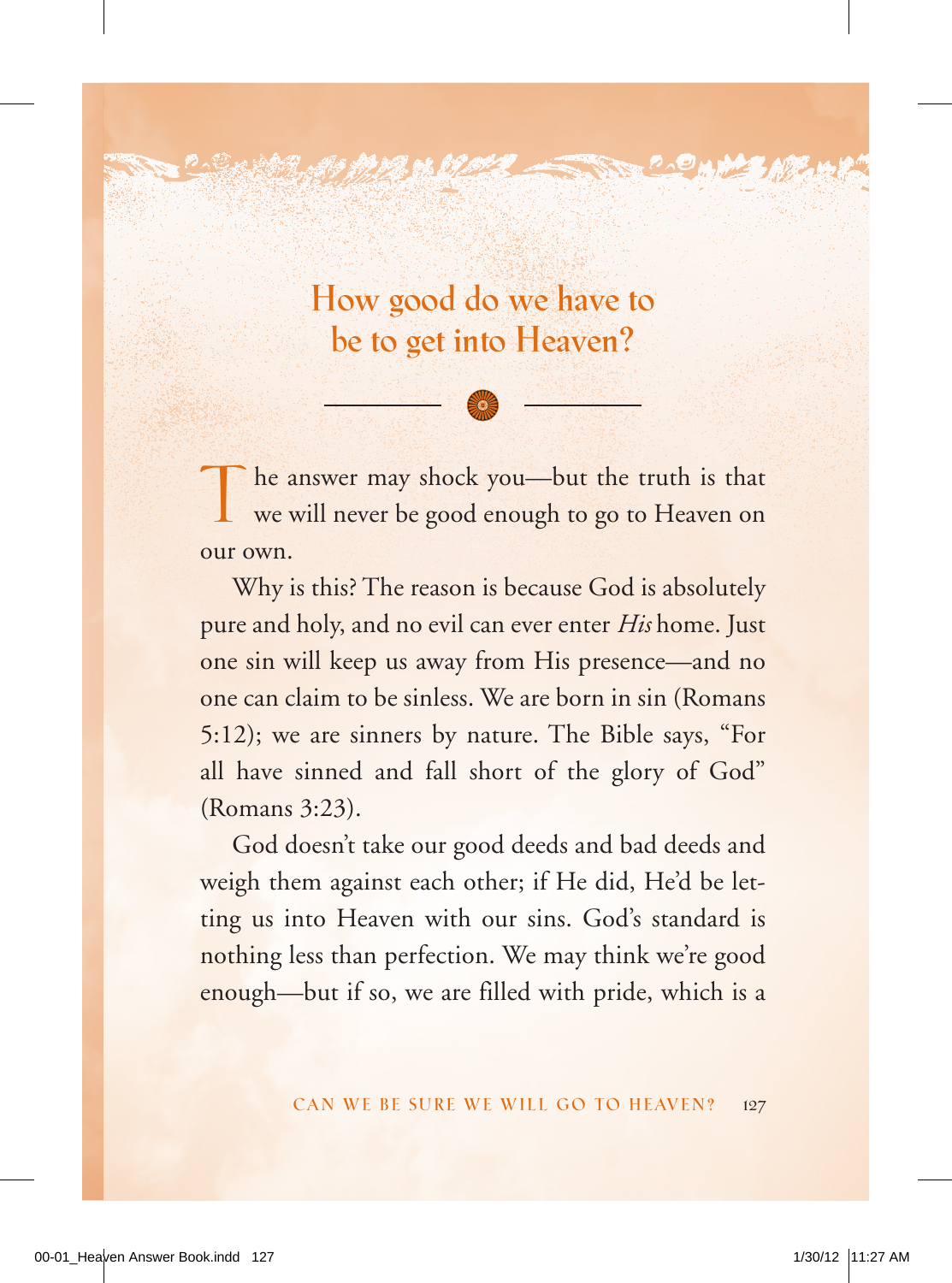sin. The Bible says, "If we claim to be without sin, we deceive ourselves and the truth is not in us" (1 John 1:8). But Jesus preached repentance to receive eternal life in Heaven (Mark 1:15), and it is through His shed blood that our sins are forgiven, covered by His goodness, and this is why those who believe in Him will be received into Heaven.

⋗⋌⋑<u>⋈⋊⋡⋬⋐</u>

Suppose you had a barrel of water and it had been filtered and distilled until no impurities remained. If someone asked you to drink it, you wouldn't hesitate. But suppose someone put a drop of raw sewage in it. Would you drink it? Of course not. The same is true with sin.

This is why God sent His Son, the Lord Jesus Christ, to earth to redeem us by His love and His sacrifice. Jesus was without sin because He was God in human flesh but on the cross all our sins were transferred to Him, and He took the judgment we deserve.

Don't trust in yourself and your good works, but turn to Jesus and trust Him alone for your salvation. It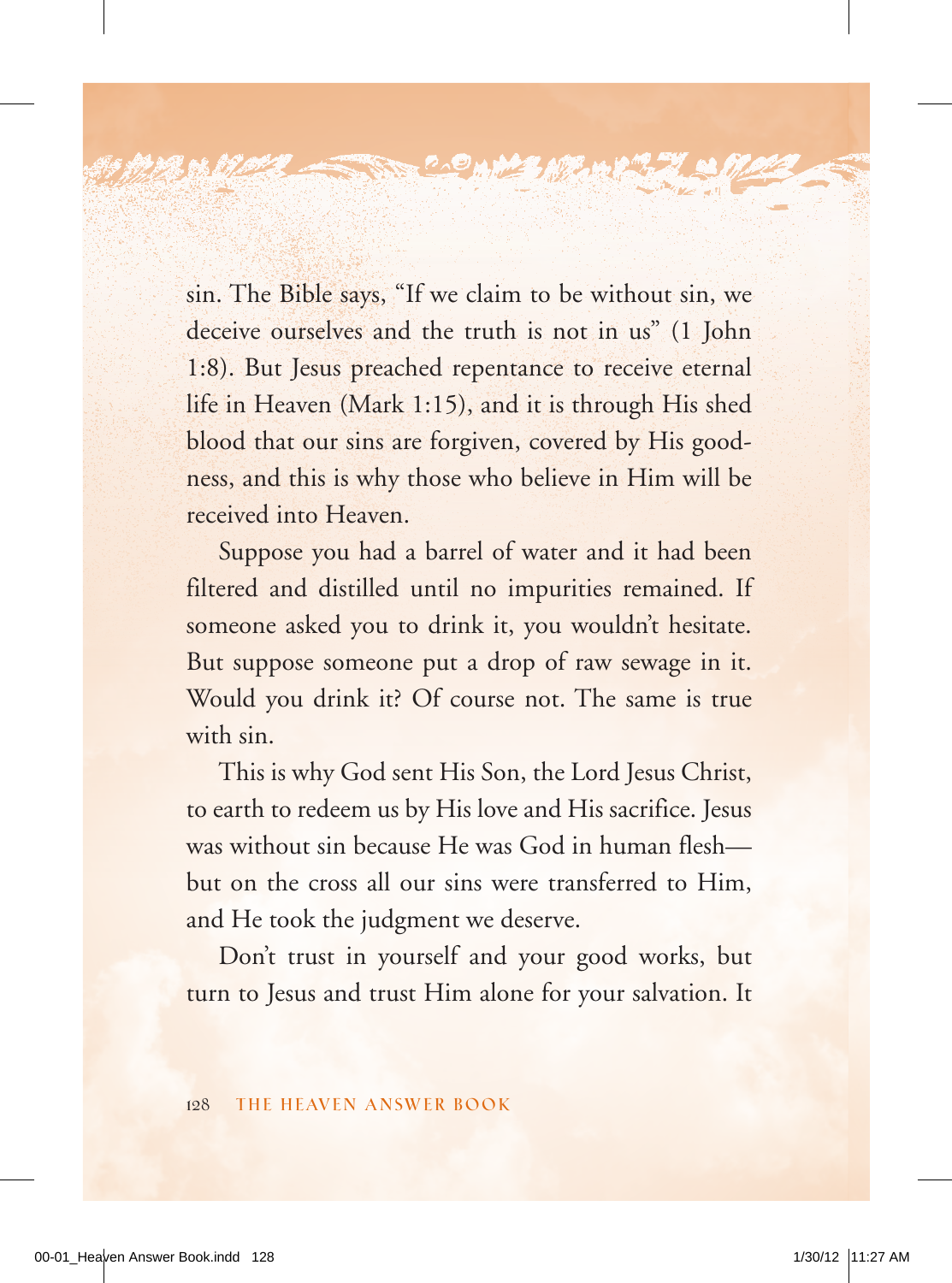is *the* life-changing decision that will settle once and for all your place in Heaven. Don't miss what the Lord has in store for those who love Him and are willing to let Him be the Master of their lives.

"∧Øm

**AND AND A**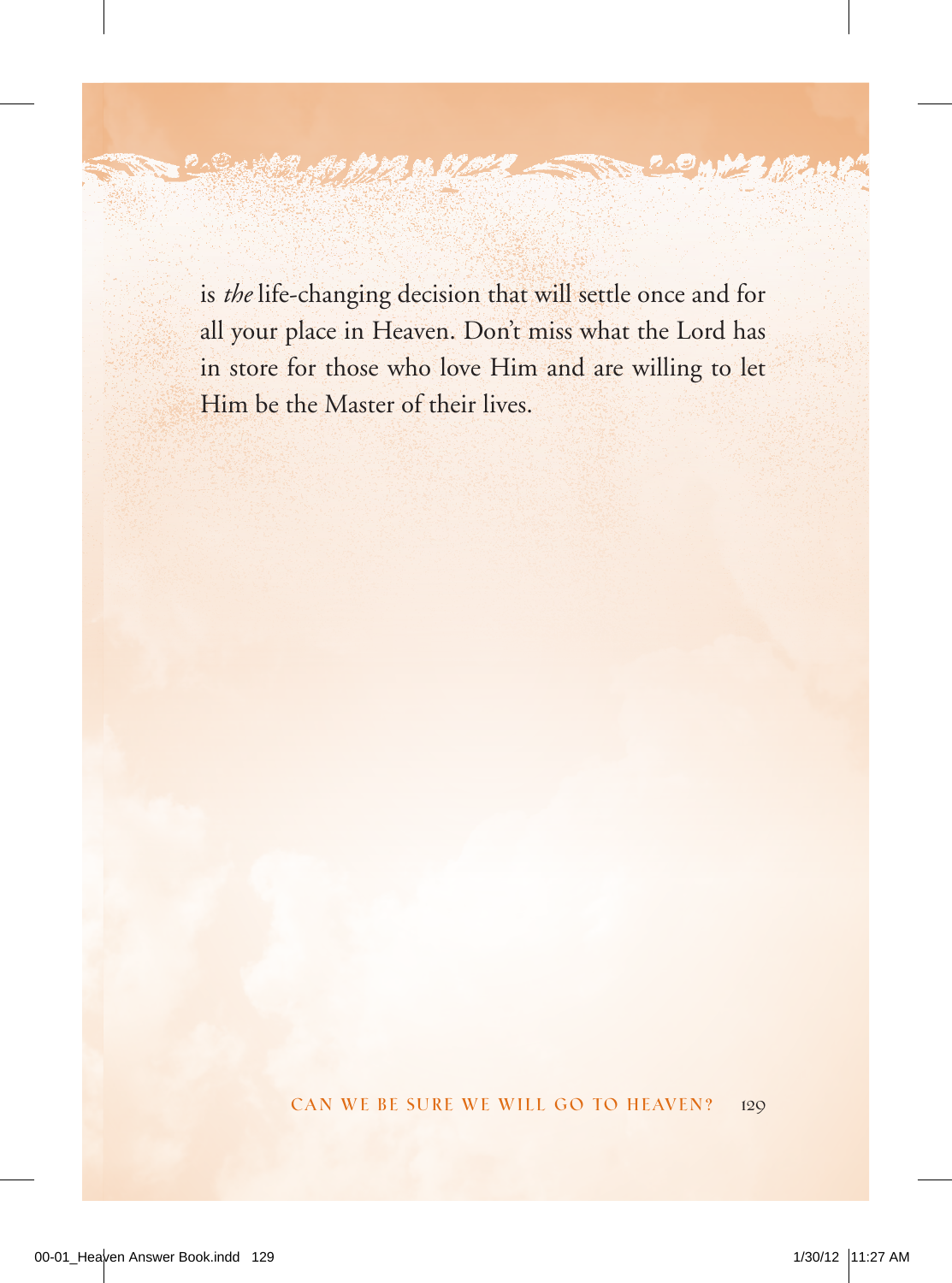## **A Final Word from Billy Graham**

If you and I could sit together for a few minutes to talk about the subject of Heaven, I would very much f you and I could sit together for a few minutes to want to share the following thought with you.

The Bible has much to say about the brevity of life and the necessity of preparing for eternity. Someday this life will come to an end—but what then? The Bible is clear: ahead of us is eternity, either with God in Heaven or in that place of utter loneliness and despair the Bible calls Hell. But we do not need to fear the future because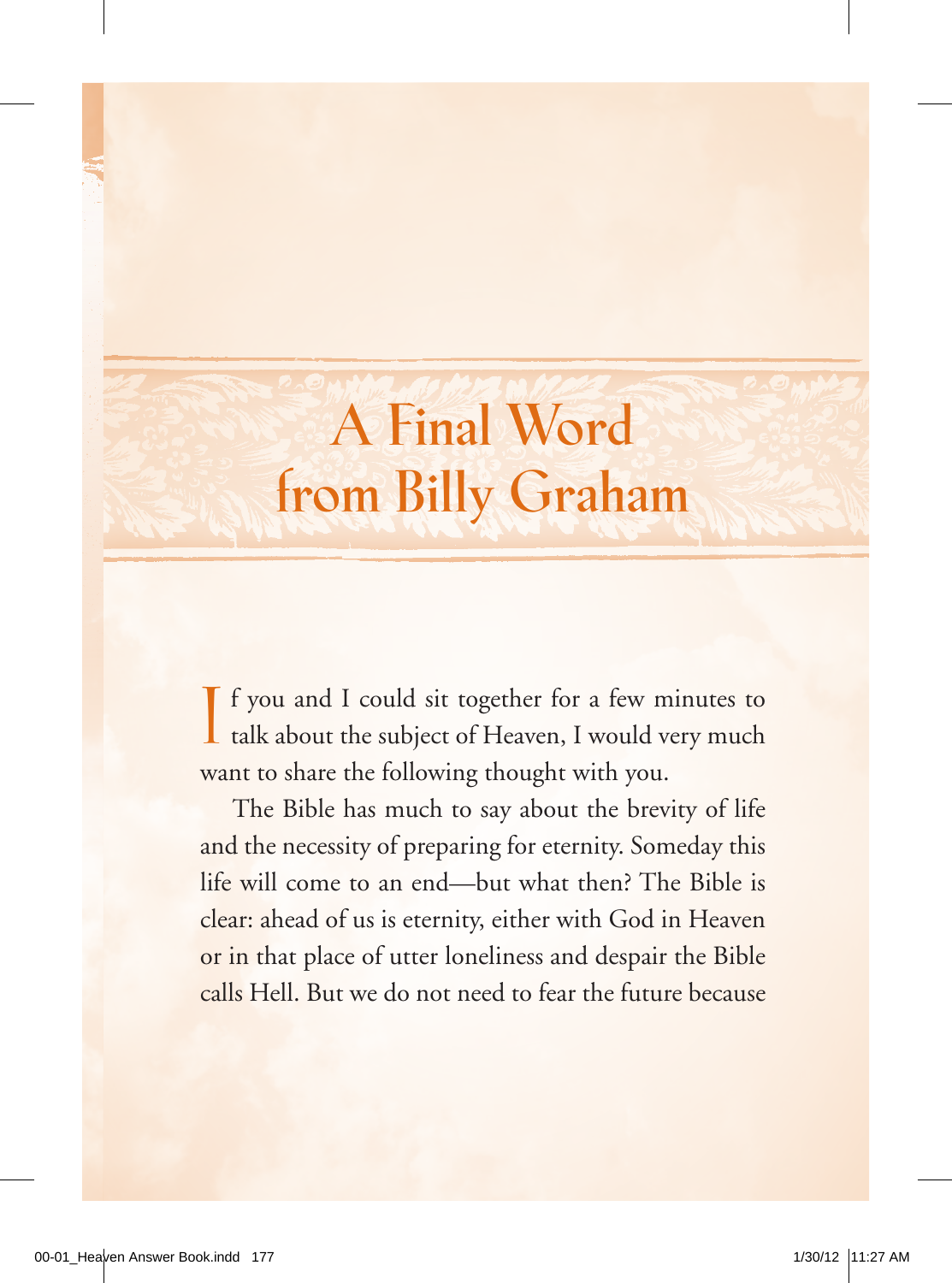God has provided the way for us to be saved and to be with Him throughout all eternity. That way is Jesus Christ, who gave His life for us on the cross, and then conquered sin and death and Hell by His resurrection from the dead.

 $\sim$   $\odot$   $_{\rm M}$ 

I am convinced that we will never be prepared to live until we are prepared to die. God has a plan for us right now, and life's greatest joy comes from knowing Him and living for Him every day.

If you have never given your life to Jesus Christ, or if you are unsure of your eternal destiny, I invite you to turn to Him now. By a simple prayer of faith, you can give your life to Him today. Perhaps the following prayer will help you make your commitment:

*Oh, God, I know I am a sinner. I am sorry for my sins, and I want to turn from them. I trust Christ alone as my Savior, and I confess Him as my Lord. From this moment on, I want to serve Him and follow Him in the fellowship of His church. In Christ's name, I pray. Amen*.

If you sincerely prayed that prayer, God heard you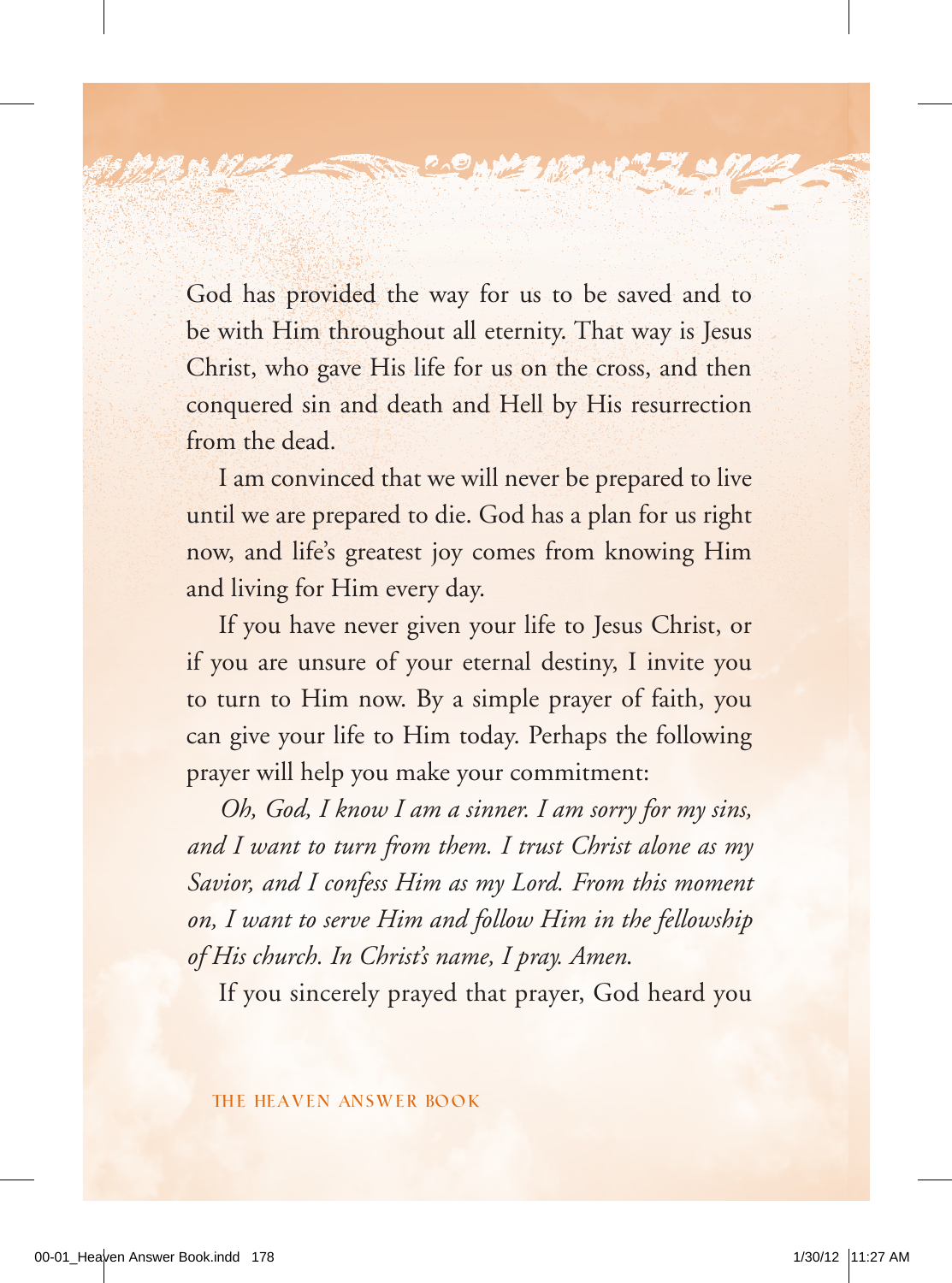and you are now part of His family forever. Your sins have been forgiven, and His Spirit now lives within you to help you live a new life. And some day He will welcome you into Heaven—your final home.

 $\wedge\bm{\Theta}_K$